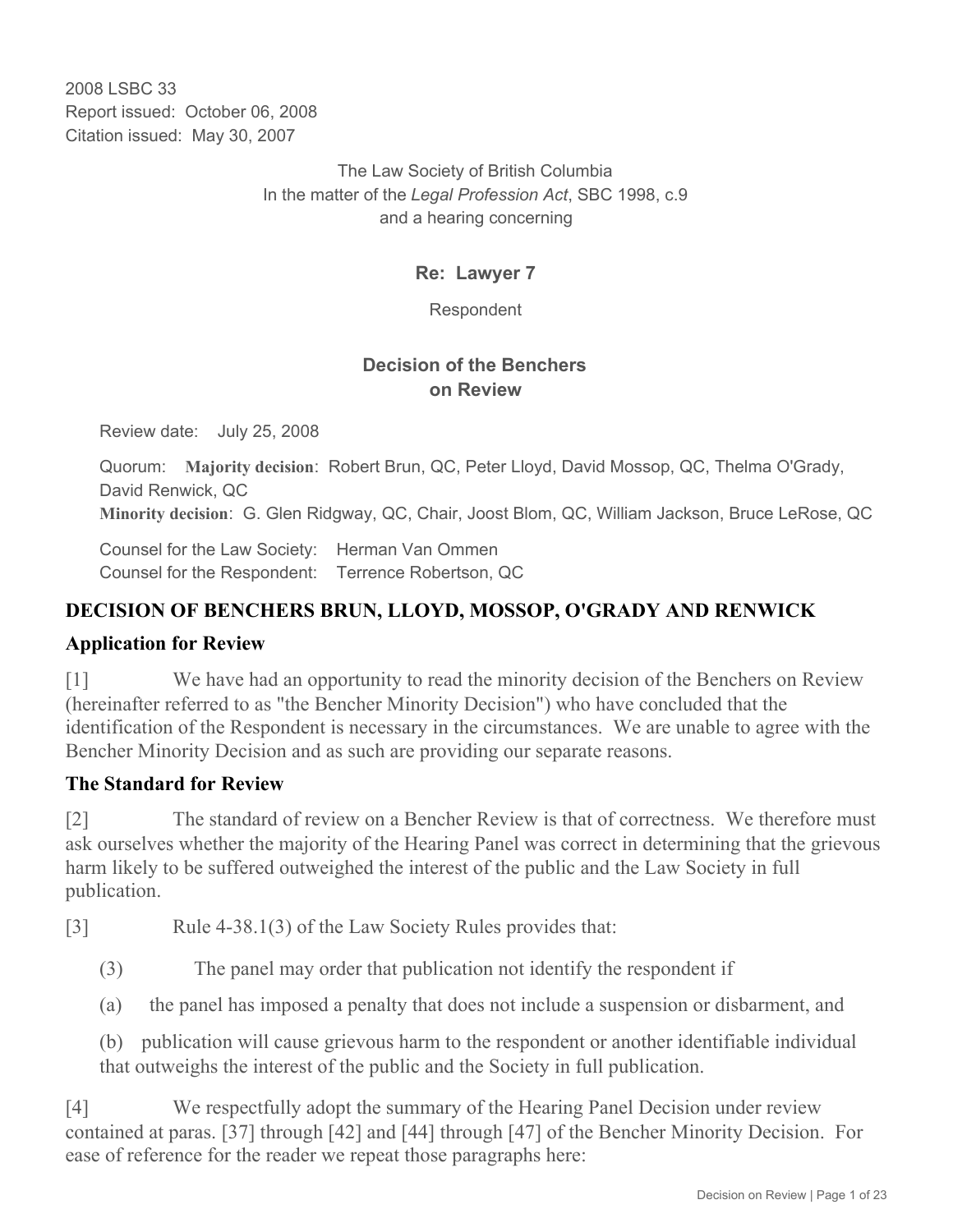[37] The Respondent failed to keep an undertaking given in the course of a personal injury matter in which the Respondent acted for the defendant, referred to hereafter as the "Client" . The circumstances in which the undertaking was given and not kept are described in a Statement of Agreed Facts that is reproduced in para. [7] of the Hearing Panel's decision. The undertaking was to provide plaintiff's counsel with a copy of the reports of a physician who was to conduct an independent medical examination of the plaintiff. The physician was to make an interim report and then, after reviewing the plaintiff's records, a final report. The Respondent received the physician's interim report on February 10, 2004, but did not provide it to plaintiff's counsel until September 27, 2005. In the meantime the physician's final report, which the Respondent received on or about May 16, 2004, had been forwarded to plaintiff's counsel on May 21, 2004. The Respondent admitted that he had breached the undertaking and that his doing so constituted professional misconduct.

[38] The disciplinary action jointly proposed by the Respondent and the Law Society was a fine of \$3,000 and payment of costs of \$3,750. The Hearing Panel's reasons for accepting the proposed penalty are relevant to this Review because the Respondent's case for anonymous publication rested in part on the disproportion between the Respondent's misconduct and the effect that publication of his name in the disciplinary report might have.

[39] Mr. Getz gave the Panel's reasons on penalty. He said in part at paras. [10] and [11]:

[10] On this aspect of the matter, we have tried to weigh a number of considerations. First, and most obviously, honouring undertakings is, as was emphasized in *Law Society of BC v. Heringa*, 2004 BCCA 97, "fundamental to the practice of law and it follows that serious and diligent efforts to meet undertakings will be an essential ingredient in maintaining public credibility and trust in lawyers." Failure to do so is a serious matter. On the other hand, there was uncontradicted evidence before us that the imposition of an undertaking in the circumstances was highly unusual and a departure from the customary practice in those circumstances. In this instance, that departure may have been attributable to some tension, which we were led to believe had developed between the Respondent and counsel for the plaintiff in the proceedings. Further, there seems to have been some misunderstanding on the part of the Respondent as to which medical report the undertaking related to and, in fact, by September 27, 2005 — some nine months before the complaint about this matter was filed with the Law Society — it had been fully complied with. There is no evidence that anyone suffered any prejudice as a result of the Respondent's admitted misconduct. Finally, aside from this single incident, the Respondent's Professional Conduct Record over a period of almost 30 years is unblemished; and he seems well regarded among his peers, not only for his skill, but also for his adherence to high professional standards.

[11] Cumulatively, these considerations suggest that the Respondent's breach was relatively technical — an uncharacteristic aberration, the product, perhaps, of a misapprehension concerning the facts …

[40] The other two Panel members also referred to the technical nature of the misconduct. Mr. Tretiak noted the Respondent's *viva voce* evidence "that he believed he had inadvertently breached the undertaking as he thought he had forwarded a preliminary report to opposing counsel," but went on to note that inadvertence was no defence to the allegation of misconduct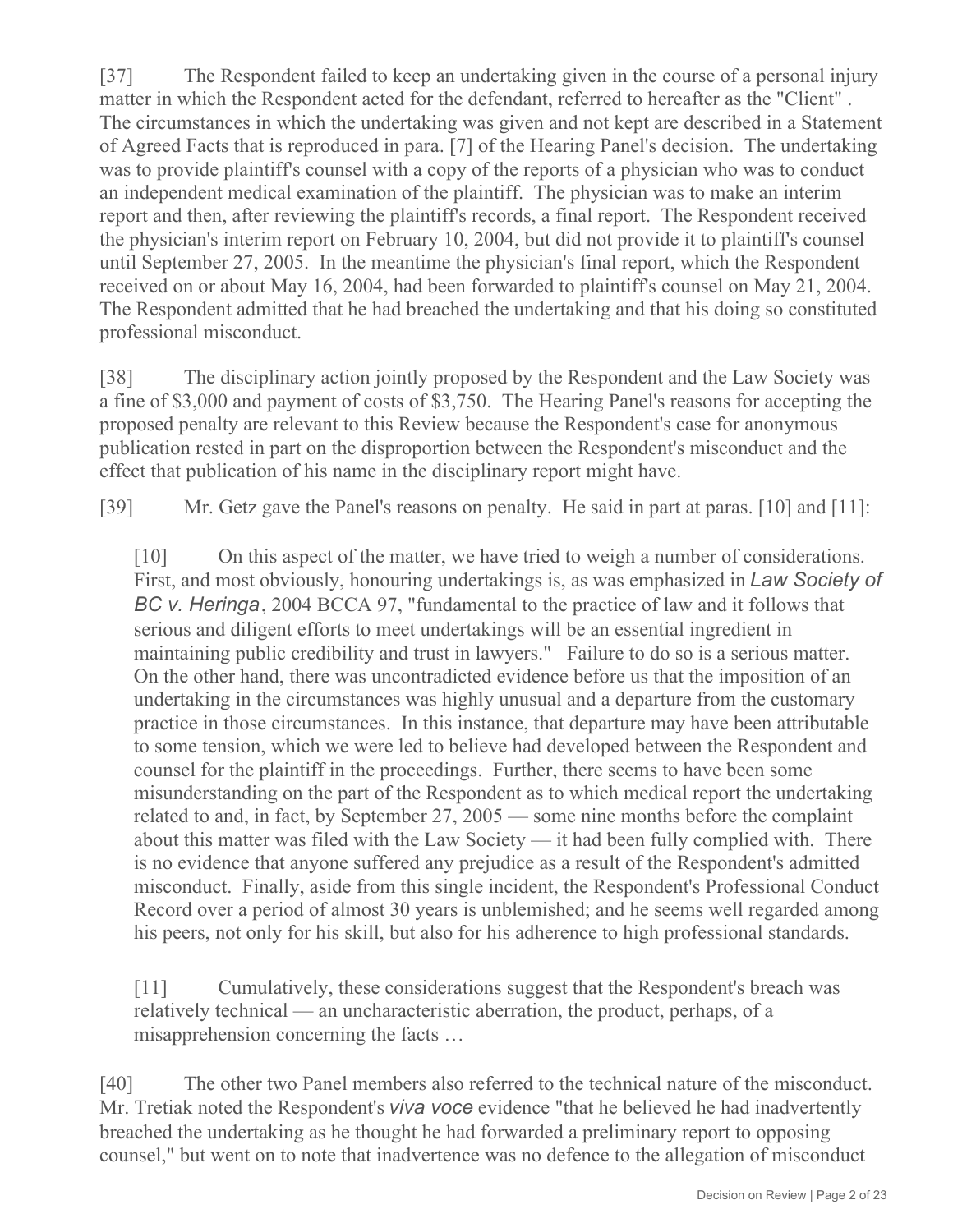because both sides agreed that failure to keep an undertaking was an "offence" of strict liability. Dr. Vallance observed that, in his view, "the delict complained of this Respondent could readily have resulted in a Conduct Review rather than the citation ordered."

[41] The members of the Panel divided on the issue of whether the Respondent's name should be published, Mr. Getz holding that it should, and Mr. Tretiak and Dr. Vallance holding that the request for anonymous publication under Rule 4-38.1(3) should be granted. Mr. Getz did not think that the case for "grievous harm" was made out on the evidence and that, even if it was, the harm would not outweigh the public interest and the Law Society's interest in publication. The other two members of the Panel held that "grievous harm" had been shown and that it outweighed the public interest and the Society's interest in publication. We discuss the grounds for their decision below.

[42] We note at the outset that the issue in this case was particularly difficult because, as the Hearing Panel found, the Respondent's misconduct, though significant — a breach of undertaking always is — cast not the slightest doubt on his integrity or his competence. He was asked to give an undertaking in a situation where undertakings are not usually sought. He indicated his consent without adverting to the fact that counsel on the opposite side had put it in terms of an undertaking rather than just an informal assurance. The undertaking was to provide a document to the opposite side that he would normally have provided as a matter of routine and, in fact, mistakenly thought he had provided. His attention was focused on the physician's final report, which was promptly given to the other side, rather than the less important preliminary report. The breach, as Mr. Tretiak observed, was no more than inadvertence. That, as he also noted, does not excuse it. However, the label "professional misconduct", especially in the eyes of the general public, tends to carry a connotation of impropriety that breaches like this do not deserve. In such a situation, publication of a finding of professional misconduct — no matter how fully the circumstances are explained — may well risk doing damage to the lawyer's reputation that is out of proportion to the gravity of the wrong.

[44] The Rule states that the panel may order that publication not identify the Respondent if the penalty does not include a suspension or disbarment and "publication will cause grievous harm to the respondent or another identifiable individual that outweighs the interest of the public and the Society in full publication."

# [45] Both sides accepted before the Panel and at the hearing of this Review that the proper analysis of an application under Rule 4-38.1(3) is sequential, as set out in *Law Society of BC v. Doyle*, 2005 LSBC 24 at para. [25]:

(a) Firstly, the member must not be subject to a suspension or disbarment. In other words, by necessary implication, the impugned behaviour must not be so serious as to have attracted penalties from the draconian end of the spectrum.

(b) Secondly, the Panel must analyze what harm the member says he or another identifiable individual may suffer if his name were to be published. The harm must be so severe as to be characterized as grievous harm.

- (c) If the harm is found not to be grievous, that ends the matter.
- (d) If the harm in publishing the name is found to be grievous, only then does the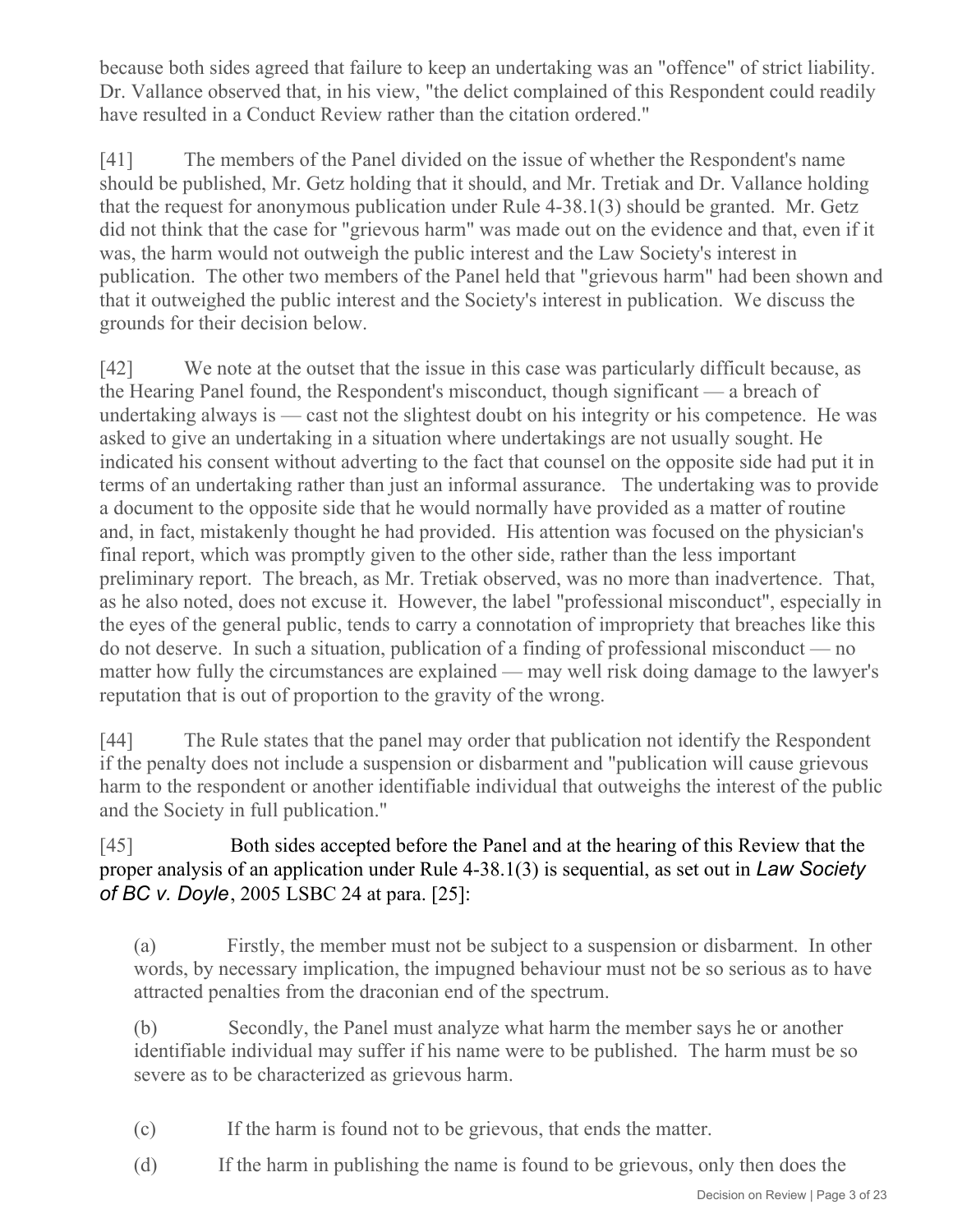Panel move on to weigh that grievous harm in publishing the name against the public interest and the Law Society's interest. Only if the grievous harm outweighs those two interests should the Panel exercise its discretion to grant an order directing that the member's name not be disclosed.

[46] There is no question in this case that step (a) is satisfied, so our decision turns on the other two questions in (b) and, if relevant, (d).

[47] Question (b) is a composite of two questions: (1) What harm to the Respondent (no harm to another person is suggested in this case) has been proved, to the extent that future possibilities can be proved?; and (2) Does that harm qualify as grievous harm?

[5] In addition, we wish to provide the following points, which we believe are salient to our analysis and conclusion:

(a) Although the evidence may not have been as clear as it could have been, the Respondent is very familiar with the corporate culture of the client and provided examples of zero tolerance for acts of indiscretion, including the review of clinical records by an in-house staff member who should not have read them (Transcript, pp. 40-41), misconduct relating to alcohol (Transcript, p. 41) and recent dismissals (Transcript, pp. 41-42). These examples suggest that the client's concern about public image is paramount and a reasonable inference that can be drawn is that any indiscretion, by staff or counsel, will not be tolerated.

(b) Again, although the evidence on this point is somewhat speculative, a logical inference to be drawn from the Respondent's failure to be hired by a lawyer, to whom he had disclosed the fact that he had been cited for breach of an undertaking and who initially suggested that that would not be a problem but ultimately decided not to hire the Respondent, is because of this matter (Transcript, pp. 44-45). This also suggests the harm that the Respondent has personally experienced once this fact was made known to a fellow lawyer.

(c) On one occasion a senior employee of the client called the Respondent and told him that he was "quite miffed" by the fact that nobody had told him that this was going on (Transcript, p. 48).

(d) The client has been informed throughout of the progress of the disciplinary case. The Respondent also advised the Benchers on Review that before the Review hearing the client had been advised of the status of the case.

(e) The breach was not reported by the opposing lawyer for some ten months after it became apparent that the Respondent had breached his undertaking. The rationale for the late reporting of the breach was not adequately explained.

# **What is Grievous Harm?**

[6] In *Re: Lawyer 5*, 2005 LSBC 11, a single Bencher Panel, Dirk Sigalet, QC, ordered anonymous publication in a citation where the allegations of fact were:

1. That you took \$15,000 from your client, DH, in 1997 without documentation that these funds were gifted to you.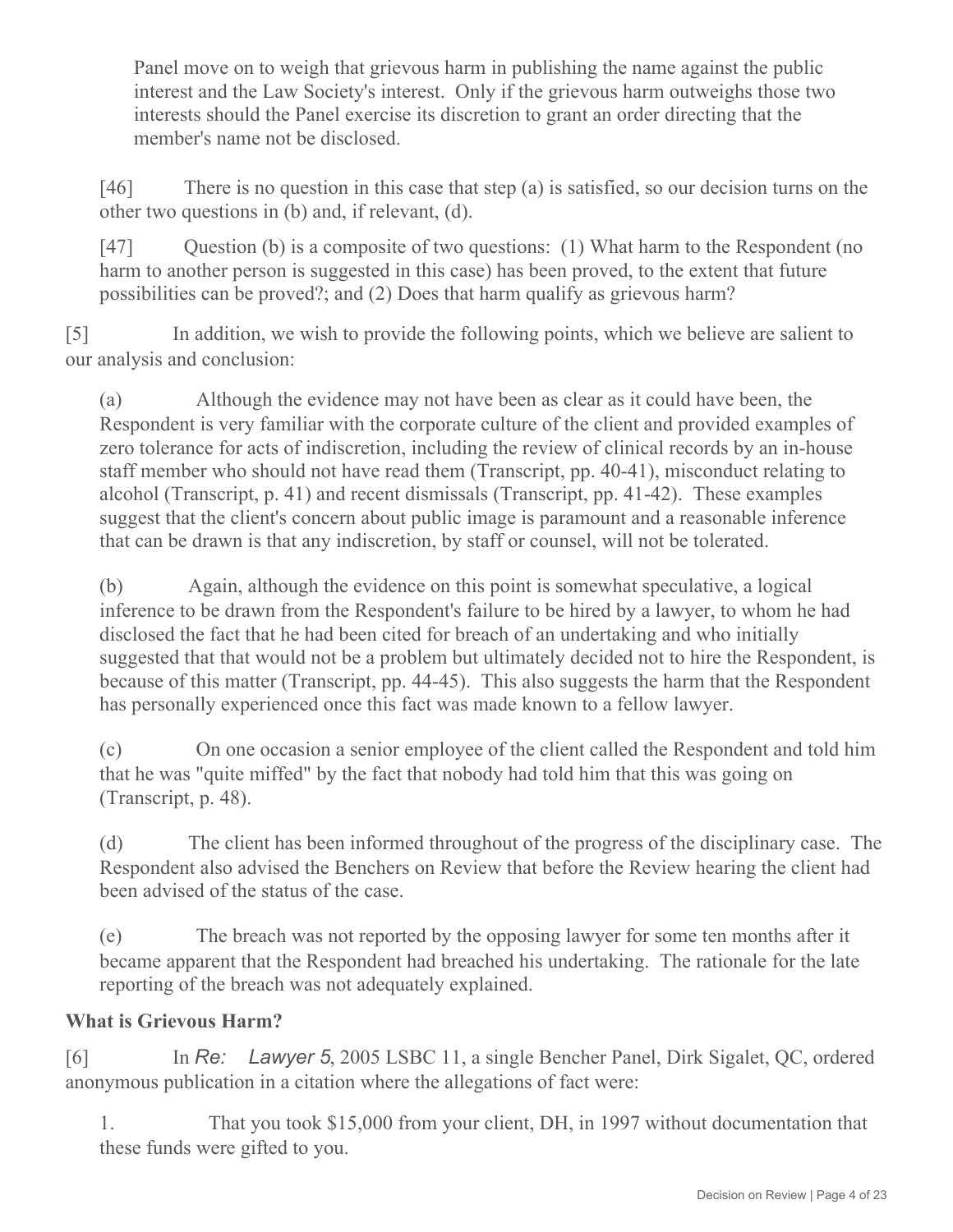2. That you received funds from your client, DH, but did not deposit them forthwith into a pooled or separate trust account, contrary to Rule 803.

3. That you failed to record each trust transaction regarding your client, DH, within seven (7) days after the transaction, contrary to Rule 844 and Canon 3(8) of the *Professional Conduct Handbook*.

4. That you failed to record each non-trust transaction regarding your client, DH, within thirty (30) days after the transaction, contrary to Rules 825, 843 and 844 and Canon 3(8) of the *Professional Conduct Handbook*.

5. That you commingled money belonging to your client, DH, with your own money in a bank account contrary to Canon 3(8) of the *Professional Conduct Handbook*.

6. That you failed to preserve adequately and keep safe valuables belonging to your client, DH, by failing to maintain with your accounting records a complete listing of the valuables of this client in your custody, contrary to Chapter 7.1, Ruling 5 of the *Professional Conduct Handbook*.

7. That you accepted gifts totaling \$30,000 from your client, DH, in 1996 and 1997 when you knew that all or part of these gifts were derived from the funds which you caused to be removed from the Estate of JMH for the use of your client, DH, contrary to Chapter 2, Ruling 1, and Chapter 6, Rulings 1 and 2 of the *Professional Conduct Handbook*.

[7] In *Re: Lawyer 5*, (*supra*) the lawyer was given a reprimand, fined in the amount of \$3,500 and assessed costs in the amount of \$2,500.

[8] Mr. Sigalet reviewed the relevant jurisprudence and applied the appropriate test, namely, whether the Panel could first conclude that grievous harm would occur if the Respondent's name was identified and, if that was the case, then secondly, did the grievous harm in publishing the name outweigh the interest of the public and the Law Society.

[9] Mr. Sigalet stated at para. [13] as follows:

[13] *Defining of Grievous Harm* – Dictionary definitions merely restate the obvious by using such words as "serious" or "severe" . Certainly the nature of the harm must be much more than a one time snub or exaggerated civility from a colleague or from persons in the Respondent's general community of friends. Grievous harm, given the lack of limiting words in the Rule, must mean any one, some or all of the following:

- · deliberate withdrawal of professional courtesy
- loss of clients
- *judicial mistrust*
- colleague mistrust
- · loss of personal friends
- the Respondent's associates or family being the subject of adverse

remarks

medical effects – psychological or psychiatric or both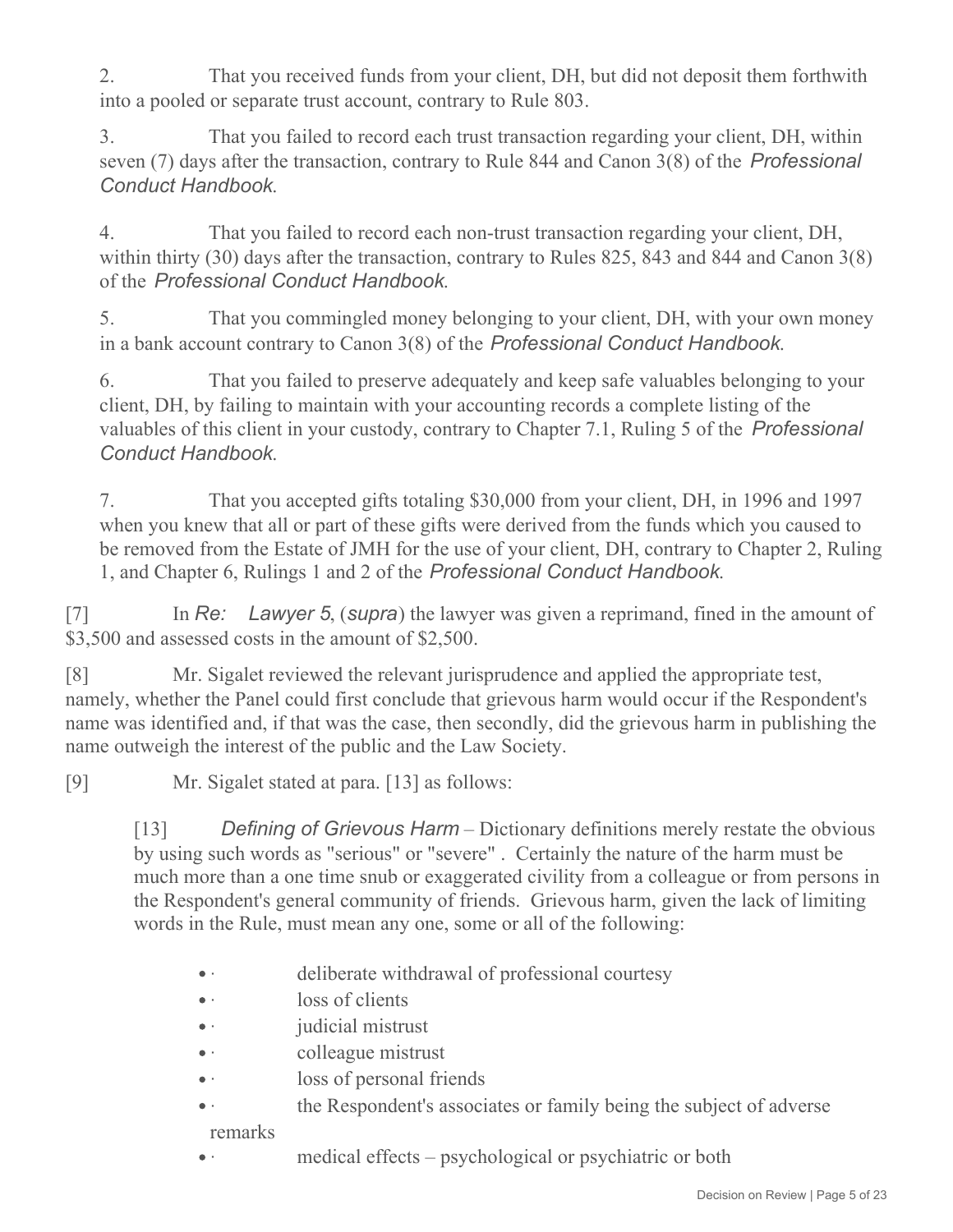- loss of self worth and confidence
- loss of reputation

[14] Grievous harm need not be limited to these previous examples of harm. There may well be situations where publication may only cause one or two of the preceding or something not mentioned.

[15] *Determination if publication will cause grievous harm* – the medical effects of grievous harm deserve further mention. The consequence of the legal profession having a familiarity with using medical-legal expert evidence could be the ready acceptance of medical evidence as the effects of grievous harm for all Non-Identity Applications. Consequently the medical affidavit evidence would be seen as the norm. Or, the lack thereof be seen that no grievous harm occurred. The application of this Rule must not be a battle of expert's medical affidavits. The medical evidence could become trivialized to the point that only evidence of debilitating psychiatric illness or suicide would be viewed as grievous. This would be a deplorable application of the Rule. What is one Respondent's mental pain and outward symptoms of emotional or mental distress that allegedly would arise from the publication process may well be another Respondent's outward stoic acceptance yet in either case the harm may well be grievous.

[16] *Instead, the determination of grievous harm of any nature, would be the test of a reasonable and informed member of the public applying her or his own experiences to the offence and to the situation of a Respondent. If there is a possibility of grievous harm in the context of a Respondent's own representations then that reasonable and informed member of the public can find that publication will cause grievous harm.*

# [emphasis added]

[10] On review by the Benchers, the majority affirmed the decision of Mr. Sigalet, holding that on the balance of probabilities, the publication of the Respondent's name would create a significant risk of grievous loss. The Benchers on Review noted at para. [19] of *Re: Lawyer 5*, 2005 LSBC 50:

[19] The Review Panel is of the view that it would not be possible to provide more cogent evidence of the risk associated with respect to the potential loss of a client than that provided by the Respondent. For example, it does not appear reasonable to expect to obtain an Affidavit from a public body or other evidence to the effect that upon the publication of the Respondent's name, it would terminate the solicitor/client relationship.

[11] These comments apply equally to the present case. The Respondent worked for over 14 years with the client and, since leaving, has worked for the client as counsel for nearly nine years. He is in a very good position to be able to comment on the client's corporate culture and provide his assessment of the risks associated with the publication.

[12] In the Hearing Panel decision under review, Mr. Tretiak, speaking for the majority, quoted para. [26] from *Law Society of BC v. Doyle*, (*supra*) at para. [52]: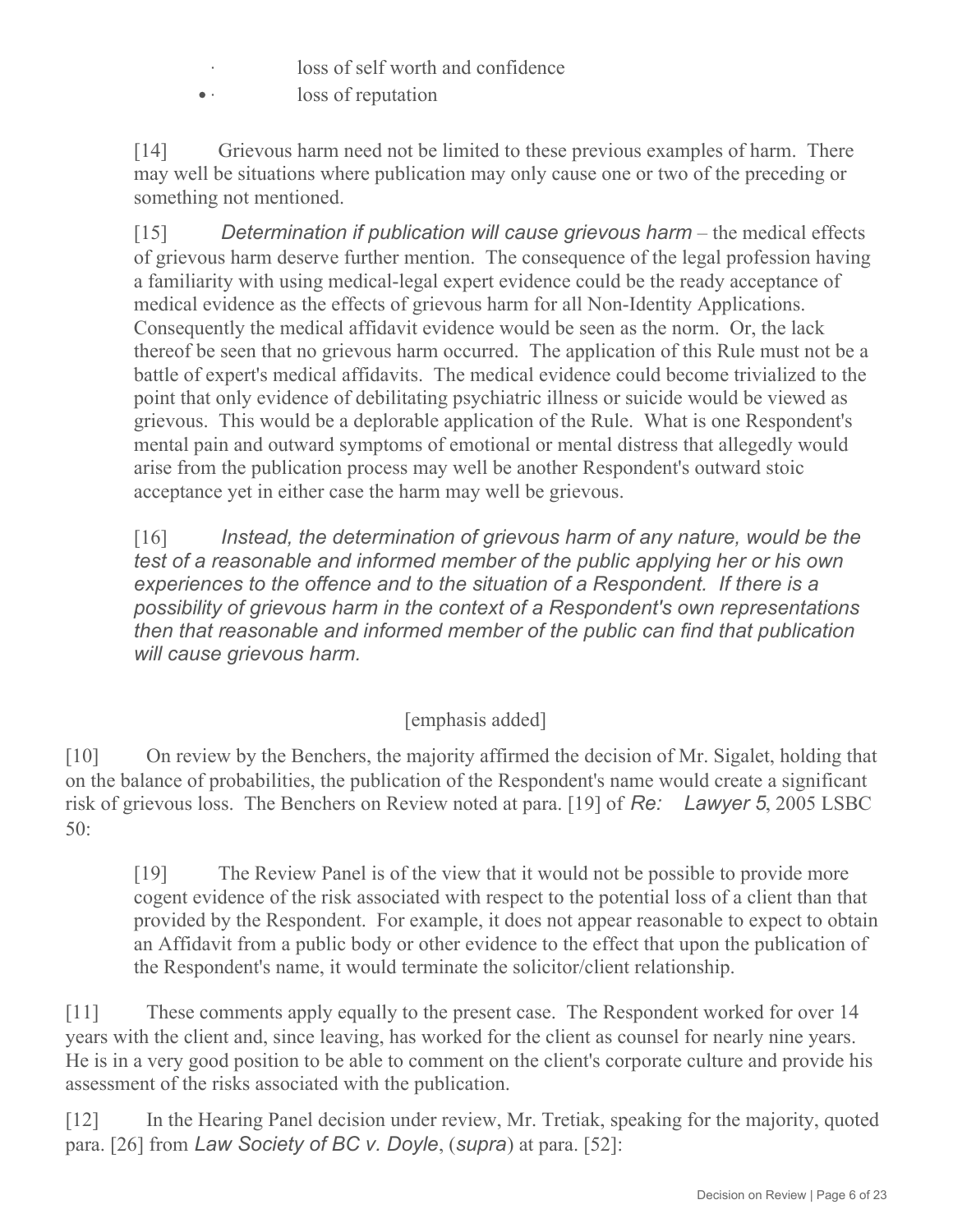[26] What is grievous harm and when can it occur? This Review Panel finds that grievous harm can only occur in rare and exceptional circumstances, taking it out of the ordinary, or beyond what one would reasonably expect in the circumstances. In order to be grievous, the harm must be exceptional, unusual, onerous, and injurious to a member, and cause a member to experience catastrophic loss both personally and professionally. The harm must involve significantly more than damage to the member's reputation or embarrassment that would normally be expected to flow from being found guilty of professional wrongdoing.

[13] Mr. Tretiak then repeated the admonition found in *Law Society of BC v. Doyle* (*supra*) that publication must be the norm at para. [42]:

[42] A fair, large and liberal construction of Section 3 of the *Legal Profession Act* and Rule 4-38 and 4-38.1 instructs the Benchers that it is not individual lawyers'interests or lawyers'interests as a group that ought to serve as the focus of any inquiry regarding non-identification. It is a question of how lawyers fit in to the larger public society. The discipline activities of the Law Society of British Columbia and the results of its hearings, where adverse to members, are of large interest and instruction and even occasional notoriety. Nonetheless justice must be done and equally importantly, must be seen to be done. This can best occur only with the publication of the disciplined lawyers'names.

[14] Mr. Tretiak wrote at paras. [55] to [59]:

[55] Although this writer agrees with the above and Mr. Getz's comments in paragraphs [24] through [27] and the first sentence of paragraph [28], his view is different, with respect, based on the facts of this case. For the ease of the reader, Mr. Getz's comments in the aforementioned paragraphs are repeated here:

[24] The Respondent's apprehension of grievous harm is based on two main considerations. By way of background, his practice consists almost exclusively of personal injury defence work. He has been engaged in this sort of work for the greater part of his life as a lawyer. The field is dominated by a single public sector corporation. This, accordingly, has been one of the most significant, if not the most significant, of his clients.

[25] One of the matters invoked by the Respondent is that he wishes to broaden the scope of his practice in the insurance field and has recently been approached by an insurance broker representing a widely known general insurance syndicate with the potential to become a significant source of work. The object of the approach was to determine whether he would be available to undertake work on behalf of this insurer. In the words of his counsel, the Respondent:

is of the view that the publishing of his name will have a serious detrimental effect on his ability to develop a solicitor and client relationship with the broker and the [syndicate] as well as his continuing relationship with [the Client].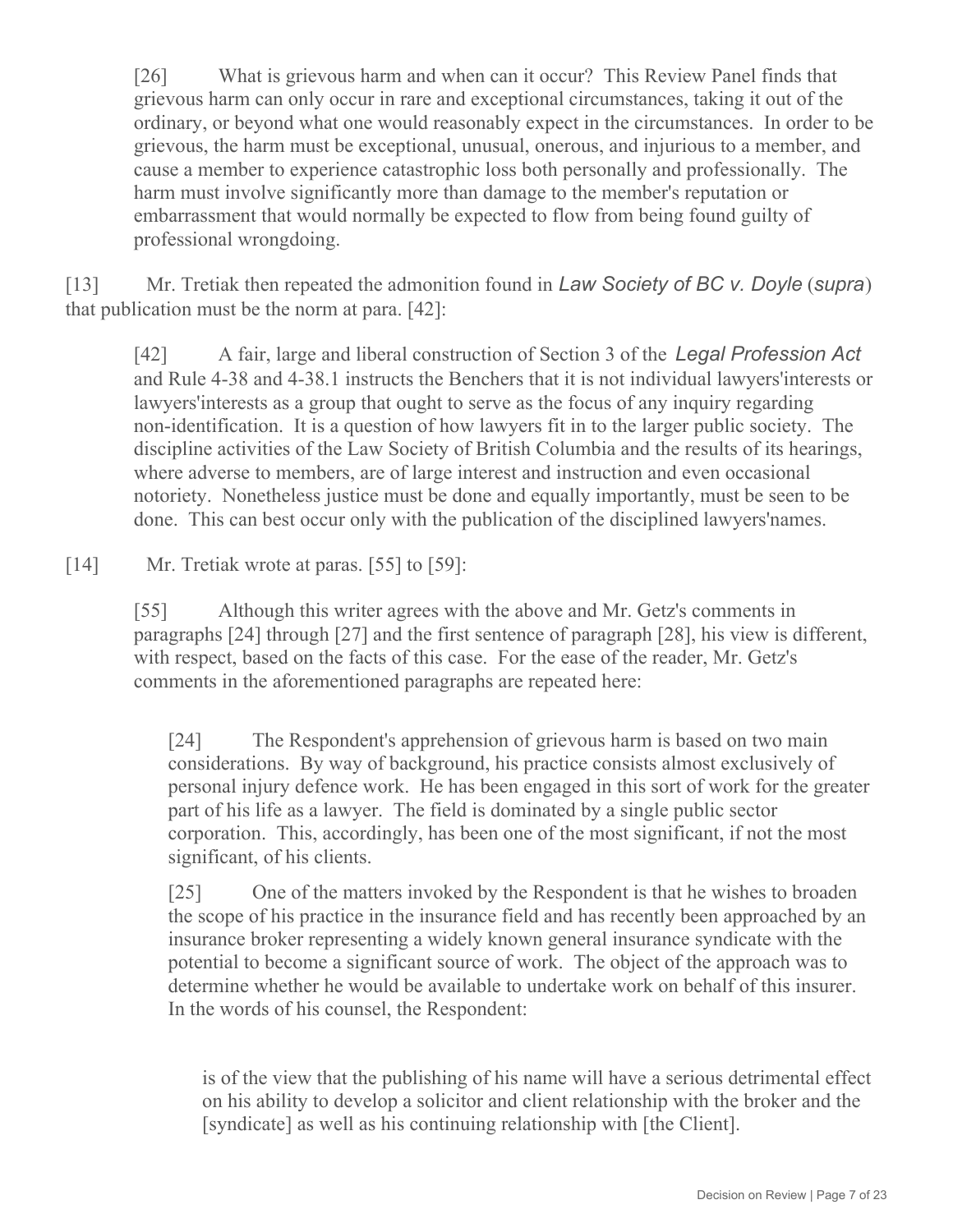[26] I deal with the latter aspect below. As to the former, I do not think it is evidence of "significantly more than damage to the member's reputation or embarrassment that would normally be expected to flow from being found guilty of professional wrongdoing." See *Doyle*, (*supra*), at paragraph [26]. In any event, it is at best a speculation.

[27] I turn, then, to the impact of identification upon the Respondent's principal client, the public sector corporation. This was his major concern. He testified that this client has what he described as a "zero tolerance" policy in respect of professional or personal misconduct on the part of its employees or outside counsel. He said that it will be "very concerned" if it becomes generally known through publication that one of its counsel has admitted to professional misconduct in failing to comply with an undertaking. Although the Respondent did not say so explicitly, he certainly suggested that, if this were to happen, he would be at grave risk of losing this major client.

[28] The Respondent was for some 25 years a member of the legal staff of his major client, and his evidence about its attitudes seems likely to be well informed and reliable, and I accept it at face value. His account of the policy was couched in the most general of language, however, and he did not testify to any instances of its application to circumstances comparable (or even not comparable) to those here. It is as if "zero tolerance" speaks for itself. In the absence of such information, however, "zero tolerance" is little more than a slogan largely empty of relevant meaning. In a sense, it is a substitute for evidence rather than evidence itself.

[56] It is trite to say that the evidence is the evidence, and this writer cannot accept, in the absence of some foundational basis that does not appear to exist here, that it is correct to reject the "zero tolerance" evidence that was the only significant evidence proffered to the Panel.

[57] That evidence, although rejected by Mr. Getz, in a raw measurement of evidence, was the only significant evidence.

[58] In other words, the Panel, it is submitted, has no right to reject the only evidence on the point of "grievous harm" by preferring some other indeterminate and illusionary form of evidence.

[59] Put yet a different way, this writer finds that there was no other compelling evidence that would allow him to come to a different conclusion than that testified to by the Respondent and described in paragraph [28] of Mr. Getz's reasons.

[15] Mr. Tretiak concluded at para. [61] that the evidence established on the balance of probabilities that the Respondent would suffer grievous harm and it would be inappropriate to allow the delict complained of to destroy the Respondent's career and to subject him to onerous financial circumstances.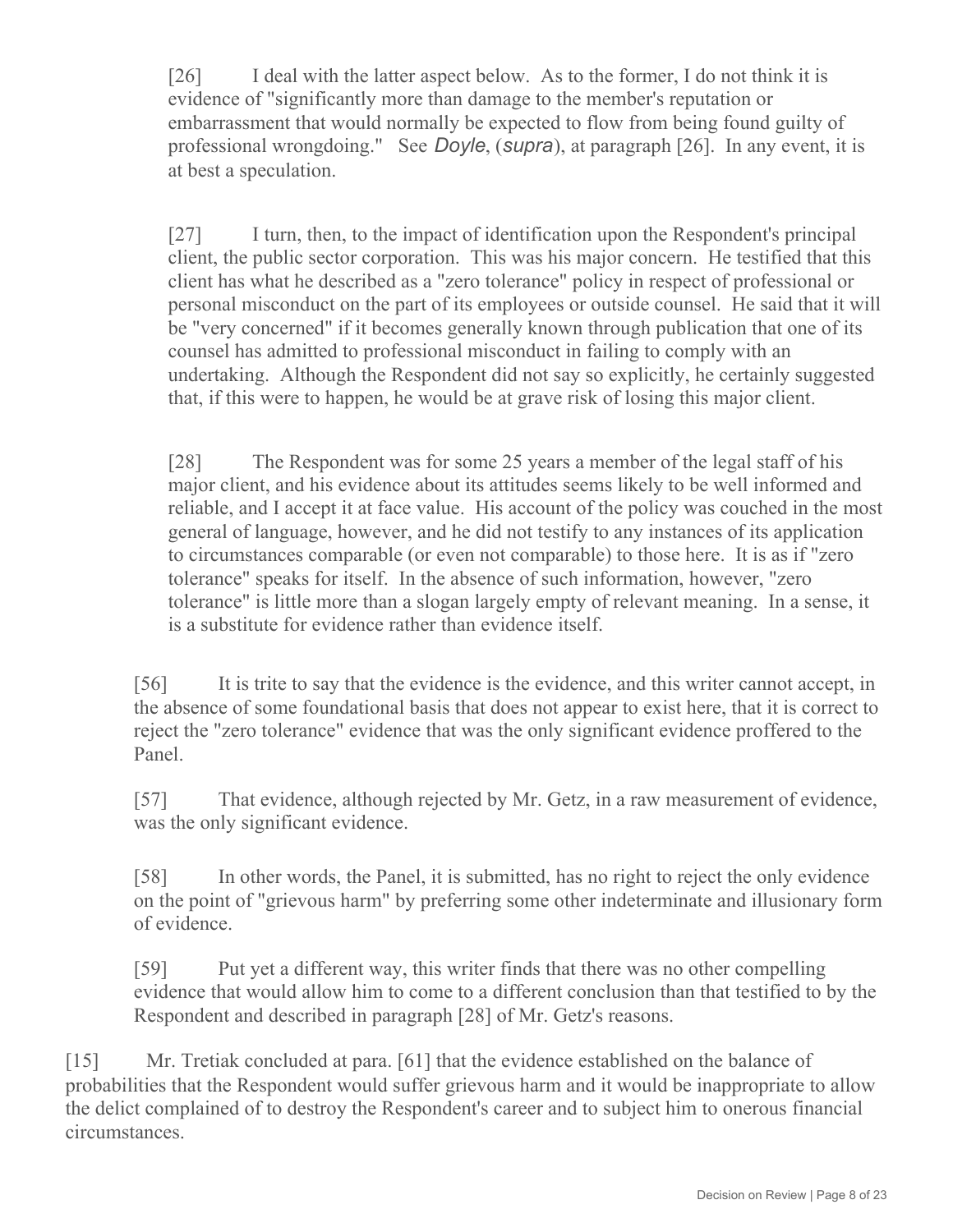[16] Dr. Vallance wrote brief concurring reasons that will be repeated in full as contained in paragraphs [75] through [78]:

[75] I have read Mr. Tretiak's disposition of this matter and agree with his conclusions.

[76] In my view, the delict complained of this Respondent could readily have resulted in a Conduct Review rather than the citation ordered.

[77] *Also, in my view, the mischief that results from this Respondent being cited and publication made exceeds disproportionately the error made by him.*

[78] For the reasons expressed by Mr. Tretiak, and these reasons, I would allow the application for anonymous publication.

[emphasis added]

[17] It is perhaps worthy of note that in considering the risk of grievous harm to the individual, Dr. Vallance, apart from being a valued lay Bencher, is also a renowned psychiatrist.

[18] While recognizing that anonymous publication is reserved to the rarest of cases, so as to protect the interests of the public and the Law Society, any assessment of grievous harm requires consideration of the particular circumstances of the member.

[19] It may be worthwhile to recall Iago's oft quoted speech in *Othello* that reminds us of the value of a good reputation:

Good name in man and woman, dear my lord, Is the immediate jewel of their souls. Who steals my purse steals trash; "tis something, nothing; "Twas mine, "tis his, and has been slave to thousands; But he that filches from me my good name Robs me of that which not enriches him, And makes me poor indeed.

Act 3, scene 3, lines 155 – 161

[20] At the hearing of this matter, counsel for the Respondent, Mr. Robertson, urged the Benchers to give deference to the findings of the majority of the Hearing Panel as to the finding of grievous harm. Reliance was placed on the Bencher Review decision in *Law Society of BC v. Hops*, [1999] LSBC 29, [2000] LSDD No. 11, at paras. 10 through 13, wherein the Benchers concluded:

10. The scope of a Bencher Review with respect to the finding of proper standards of professional and ethical conduct is perhaps best set out by the Honourable Mr. Justice Branca in *Re Prescott* (1971), 10 D.L.R. (3d) 446, at 452, where he said:

The Benchers are the guardians of the proper standards of professional and ethical conduct. The definition, in my judgment, shows that it is quite immaterial whether the conduct complained of is of a professional character, or otherwise, as long as the Benchers conclude that the conduct in question is "contrary to the best interest of the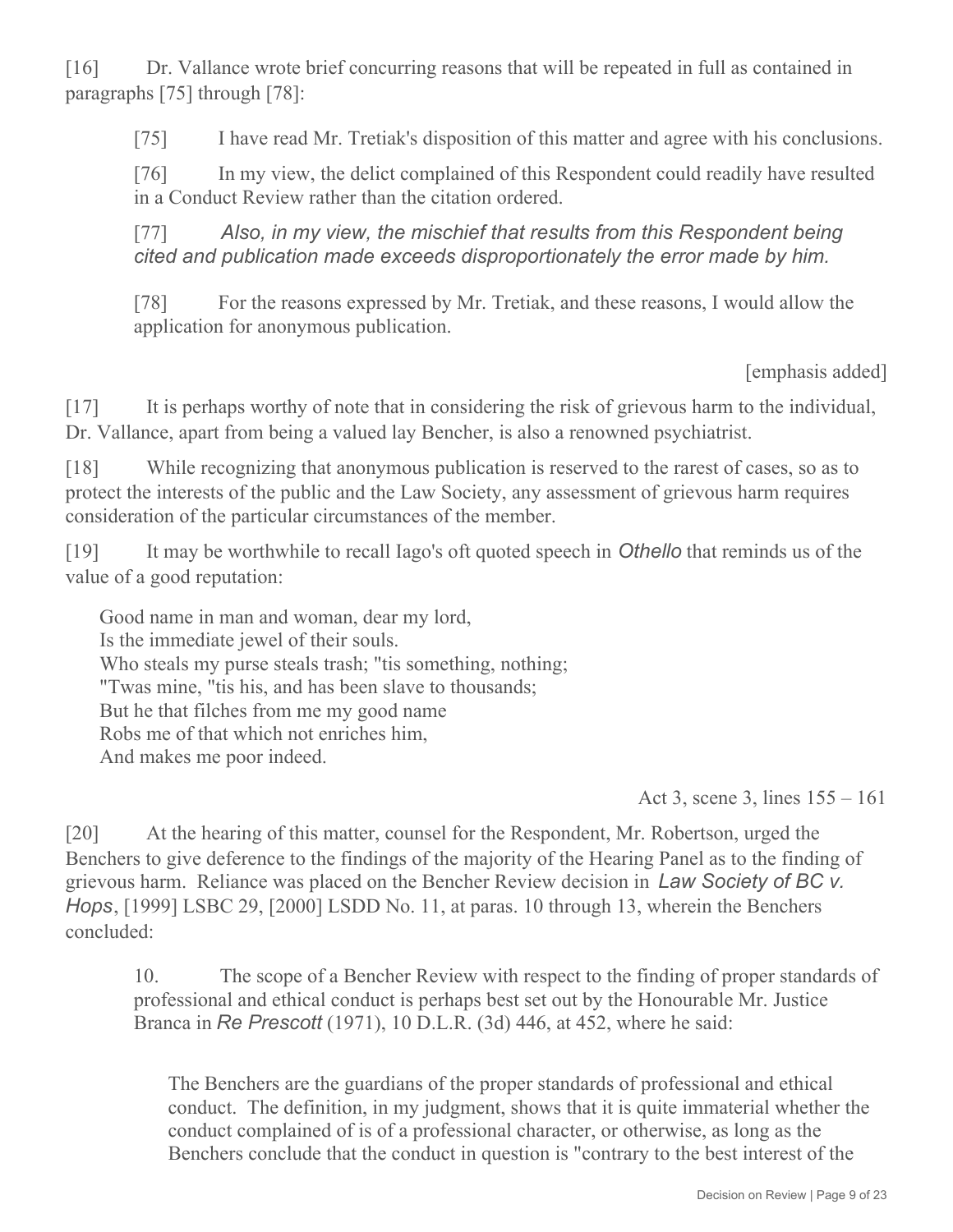public or legal profession" . The Benchers are elected by their fellow professionals because of their impeccable standing in the profession and are men who enjoy the full confidence and trust of the members of the legal profession of this Province.

11. In that the Benchers, rather than the Panel, are the ultimate arbiters of what constitutes (in this case) professional misconduct, the scope of review of the Benchers with respect to the Panel's finding of professional misconduct is one of correctness.

12. On the other hand, the Benchers see no support in the above quotation for the proposition that the Benchers should deviate from the standard scope of review adhered to by our Court of Appeal when that review relates to findings of fact by a tribunal before whom viva voce evidence was given. *The standard set by the Court of Appeal in reviewing a trial judgment in respect to the findings of fact by that tribunal is most commonly stated in terms that the Appeal Court only interferes with clear and palpable errors in findings of fact of the Trial Court. There seems to be no authority for the principle that the Benchers should arrogate to themselves a greater ability to review or reassess findings of fact of a tribunal of first instance than that of our Court of Appeal.*

13. It is obvious that if a Panel makes a finding of fact based on no evidence, the Benchers have the clear power and obligation to interfere with that finding. On the other hand, if a Hearing Panel draws an inference of fact from the evidence which is not clearly and palpably wrong, the Benchers should not interfere with that finding. *The observation available to the Panel of the Witness's physical demeanor and inflection of speech may have legitimate effect on the inferences drawn by a Panel which would not flow through a written record to the Benchers reviewing the decision.*

[emphasis added]

[21] Mr. Robertson also relied on the Bencher Review decision in *Law Society of BC v. Hordal*, 2004 LSBC 36, which states at paras. [11] to [12] as follows:

[11] There is a clear caveat articulated in the authorities to the general application of the correctness test in cases where the Hearing Panel has had the benefit of the *viva voce* testimony of witnesses and have had the opportunity to assess the credibility of those witnesses by observing their demeanor in the proceedings*. In those cases the Benchers ought to accord some deference to the Hearing Panel on matters on fact where determinations have been made by a Hearing Panel on factual matters in dispute.*

[12] No such deference issues arise on this review as the Panel was not required to make any findings of fact in respect of controversial matters as the hearing proceeded on an Agreed Statement of Facts. In those circumstances, this quorum of Benchers is equally capable of determining an appropriate outcome without being required to defer to the Hearing Panel on findings of fact. This is not to say that we should randomly substitute our judgment for that of the Hearing Panel, but that we must do so if in our view the disposition made by the Hearing Panel, in all of the circumstances, is incorrect.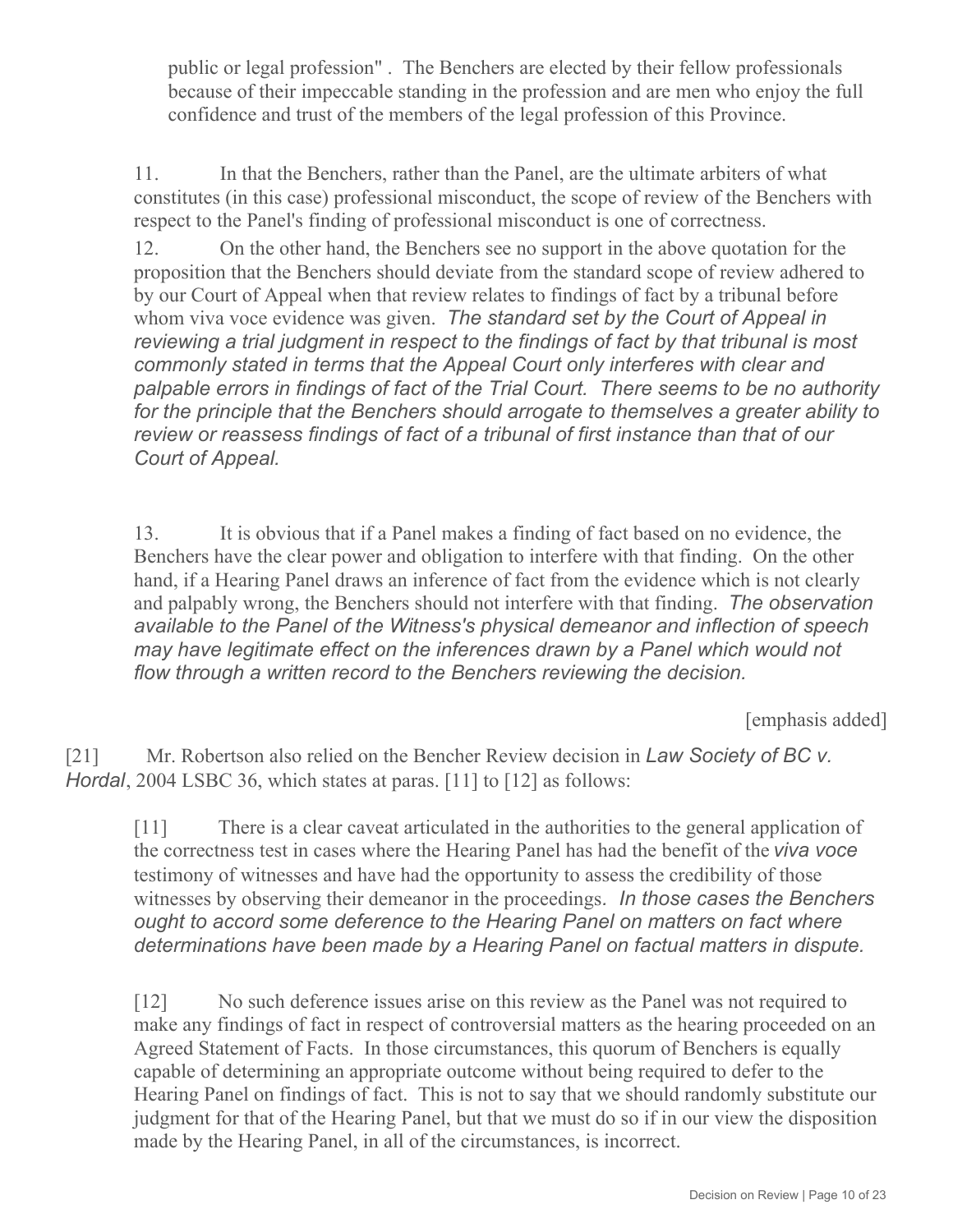[22] The Bencher Minority Decision provides that deference to the Hearing Panel is not appropriate since the Benchers on Review, on the current facts, were in as good a position as the Hearing Panel to reach a conclusion on the main issue. With that finding we must respectfully disagree. The Benchers on Review are not free to substitute their findings of fact for the majority below in the absence of clear and palpable errors in findings of fact.

[23] The Respondent did not give evidence at the Bencher Review; however, he did address the Benchers on one issue relating to notice of the citation given to his client. In addressing the Benchers on Review, he appeared to be under enormous personal stress, yet spoke with noteworthy candour to ensure that the Benchers were not left with a misapprehension as to some evidence that might have favoured his position.

[24] As noted at para. [12] above, in *Doyle* the Benchers considered what constitutes "grievous harm" and concluded at para. [26] as follows:

… In order to be grievous, the harm must be exceptional, unusual, onerous, and injurious to a member, *and cause a member to experience catastrophic loss both personally and professionally*. The harm must involve significantly more than damage to the member's reputation or embarrassment that would normally be expected to flow from being found guilty of professional wrongdoing.

[emphasis added]

[25] Since the focus is on the individual it must be determined whether the harm is *exceptional, unusual, onerous and injurious* to a member, and would cause the member to experience catastrophic loss *both personally and professionally*. The harm must involve significantly more than damage to the member's reputation or embarrassment that normally would be expected to flow from being found guilty of professional wrongdoing. In our view, the Benchers on Review, who must rely on transcripts of the evidence, are not in as good a position to weigh the evidence as would be the Hearing Panel members who heard the witnesses in chief and in cross-examination. The Hearing Panel members would be in a far better position to determine if publication would cause catastrophic personal and professional losses.

[26] By way of example, in the transcript of the evidence in chief of the Respondent, he testified that this citation had bothered him on a daily basis. There was then the following exchange in his testimony:

Q Is your reputation in terms of other members of the bar generally important to you?

A Yeah.

Q Okay.

A -- could I have five minutes please?

The Chair **- Of course**.

[27] As Benchers on Review, what are we to make of this evidence? Did the Respondent have to answer his cell phone? Did he want a washroom break? Or, was he completely overcome by the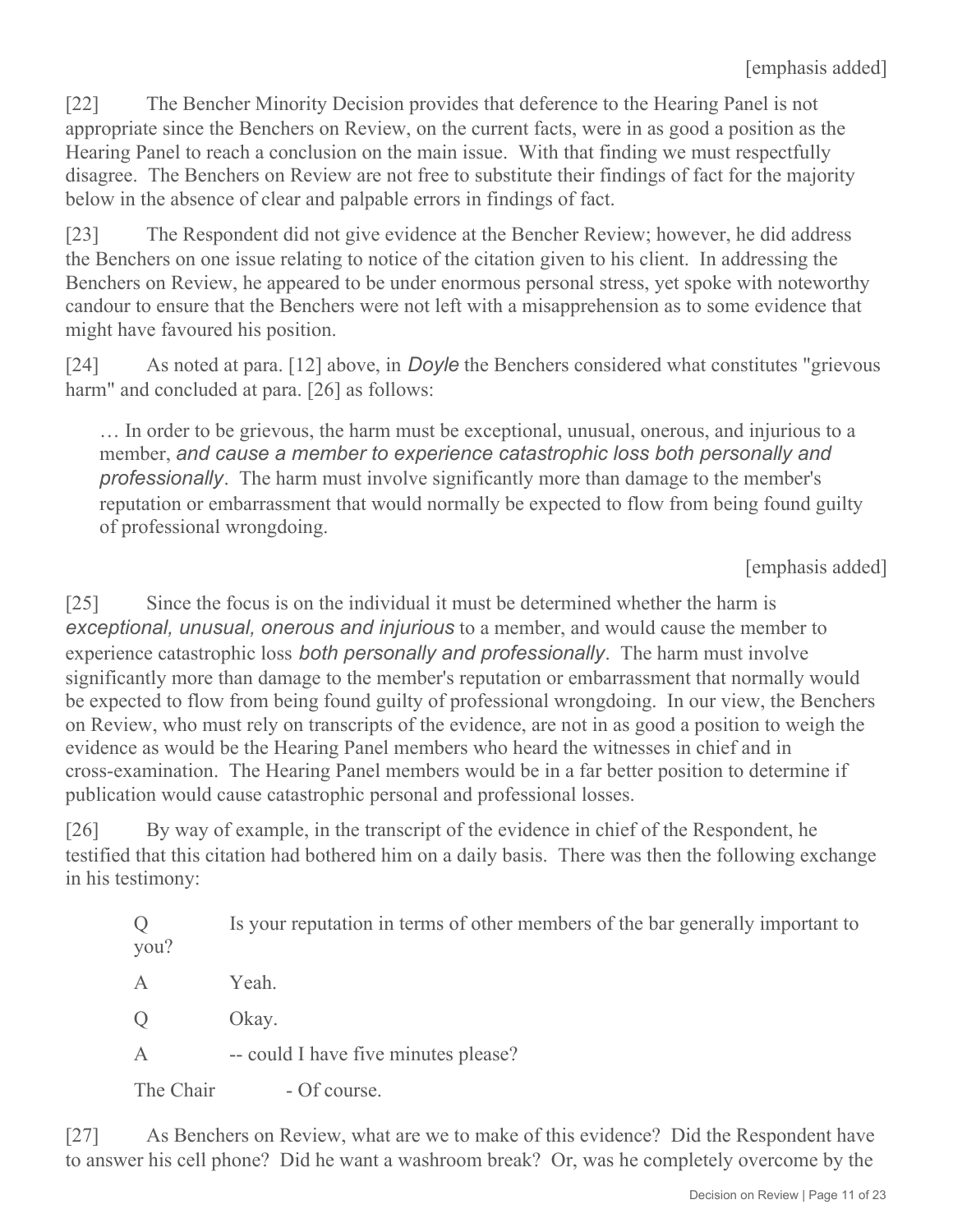nature of the question and the answer such that an adjournment was required so he could compose himself? We suspect the latter, but from a review of the transcript, this cannot be determined.

[28] In the result, on the fundamental question of whether there was evidence of grievous personal or professional harm, we are of the view that we should defer to the decision of the majority of the Hearing Panel. The majority below did not make clear and palpable errors in findings of fact. While it is clear that Mr. Getz, in dissent, had misapprehended the evidence of notice to the client, the majority made no such error.

[29] We conclude that the Hearing Panel majority was correct in determining that the Respondent would suffer grievous harm from the publication of his name.

# **Balancing the Interests of the Member Against the Interests of the Public and the Law Society**

[30] Having concluded that the Hearing Panel majority decision that grievous harm would result from publication was "correct," we must next balance grievous harm against the public interest and the Law Society's interest.

[31] In our respectful view, the Hearing Panel majority decision on this point is also correct.

[32] As Mr. Tretiak stated at para. [62] to[66] of the decision:

[62] On the balance of probabilities on the evidence tendered, this writer finds that the Respondent will suffer "grievous harm" and that it would be inappropriate to allow this delict to likely destroy the Respondent's career, and subject him to onerous financial circumstances.

[63] Therefore, after my assessment of the tests set out in the authorities, it is the view of this writer that the harm to the Respondent outweighs the public interest and the Law Society's interest.

[64] Considering the inadvertent nature of the offence, being also the only conclusion possible on the evidence, the application of the Rule otherwise would be draconian.

# [65] *If these facts do not generate such a finding, then this Rule is without conscience, and it could not have been the intention of the drafters to so narrow the anonymous publication Rule.*

[66] Accordingly, this writer would allow the application for anonymous publication and, if permitted, award costs to the Respondent for this portion only of the hearing.

[emphasis added]

[33] Dr. Vallance agreed with Mr. Tretiak and observed that "the mischief that results from this Respondent being cited and publication made exceeds disproportionately the error made by him."

[34] Having determined that the Hearing Panel is in the best position to decide if publication would result in grievous harm, it follows that the Hearing Panel is also in the best position to properly weigh that harm against the interests of the public and the Law Society of British Columbia.

[35] For the reasons set out above, we would dismiss this review.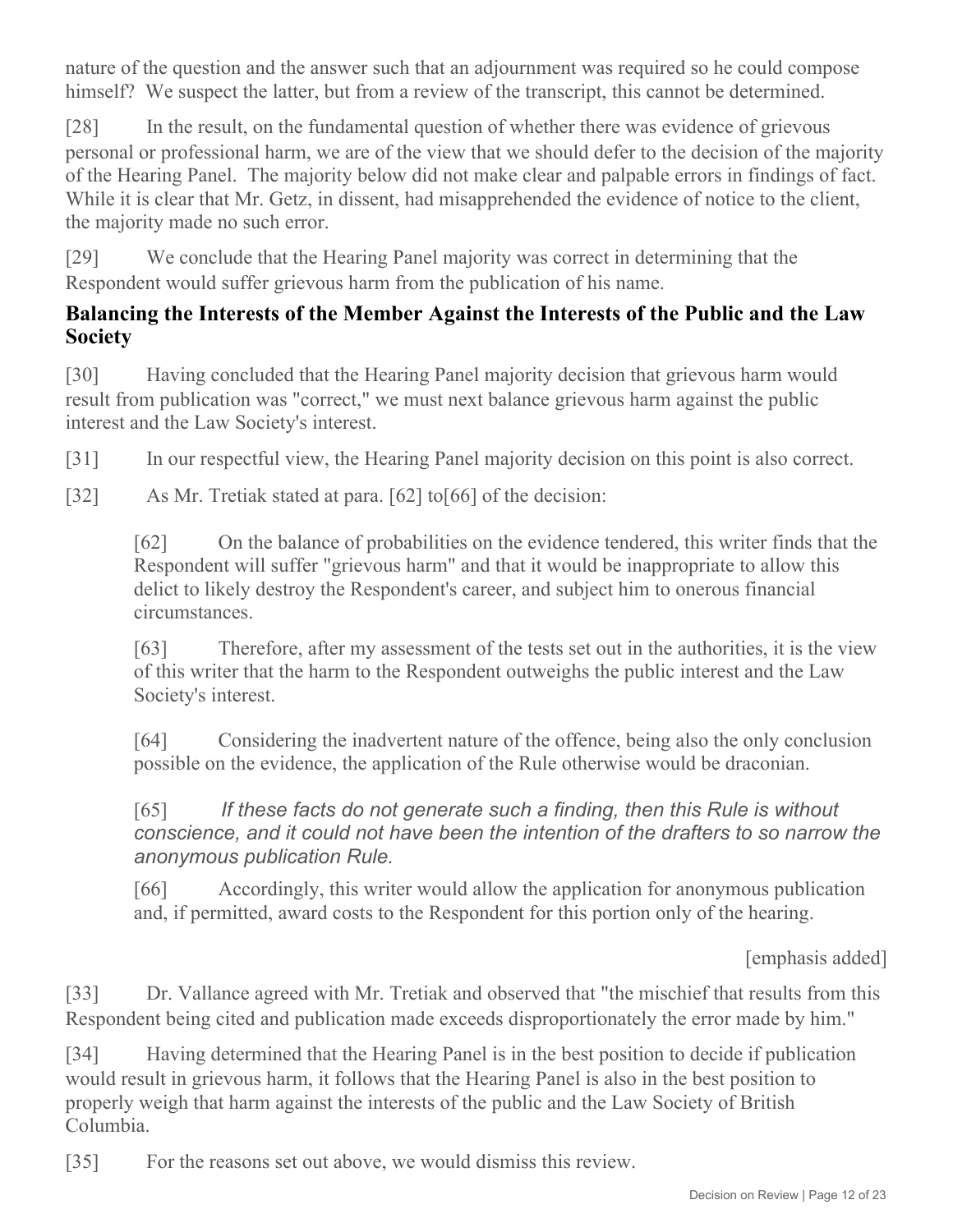### **MINORITY DECISION OF BENCHERS RIDGWAY, BLOM, JACKSON AND LEROSE**

### **Application for Review**

[36] The Hearing Panel, in its decision of February 11, 2008 (cited as 2008 LSBC 06), unanimously accepted the Respondent's admission of professional misconduct and also accepted the proposed disciplinary action. The Panel, by a majority, made an order under Rule 4-38.1(3) that the publication of its decision required by Rule 4-38 should not identify the Respondent. The Law Society has applied for a review by the Benchers of the order for anonymous publication.

#### **Decision of the Hearing Panel**

[37] The Respondent failed to keep an undertaking given in the course of a personal injury matter in which the Respondent acted for the defendant, referred to hereafter as " the Client" . The circumstances in which the undertaking was given and not kept are described in a Statement of Agreed Facts that is reproduced in para. [7] of the Hearing Panel's decision. The undertaking was to provide plaintiff's counsel with a copy of the reports of a physician who was to conduct an independent medical examination of the plaintiff. The physician was to make an interim report and then, after reviewing the plaintiff's records, a final report. The Respondent received the physician's interim report on February 10, 2004, but did not provide it to plaintiff's counsel until September 27, 2005. In the meantime the physician's final report, which the Respondent received on or about May 16, 2004, had been forwarded to plaintiff's counsel on May 21, 2004. The Respondent admitted that he had breached the undertaking and that his doing so constituted professional misconduct.

[38] The disciplinary action jointly proposed by the Respondent and the Law Society was a fine of \$3,000 and payment of costs of \$3,750. The Hearing Panel's reasons for accepting the proposed penalty are relevant to this review because the Respondent's case for anonymous publication rested in part on the disproportion between the Respondent's misconduct and the effect that publication of his name in the disciplinary report might have.

[39] Mr. Getz gave the Panel's reasons on penalty. He said in part at paras. [10] and [11]:

[10] On this aspect of the matter, we have tried to weigh a number of considerations. First, and most obviously, honouring undertakings is, as was emphasized in *Law Society of BC v. Heringa*, 2004 BCCA 97, "fundamental to the practice of law and it follows that serious and diligent efforts to meet undertakings will be an essential ingredient in maintaining public credibility and trust in lawyers." Failure to do so is a serious matter. On the other hand, there was uncontradicted evidence before us that the imposition of an undertaking in the circumstances was highly unusual and a departure from the customary practice in those circumstances. In this instance, that departure may have been attributable to some tension, which we were led to believe had developed between the Respondent and counsel for the plaintiff in the proceedings. Further, there seems to have been some misunderstanding on the part of the Respondent as to which medical report the undertaking related to and, in fact, by September 27, 2005 — some nine months before the complaint about this matter was filed with the Law Society — it had been fully complied with. There is no evidence that anyone suffered any prejudice as a result of the Respondent's admitted misconduct. Finally, aside from this single incident, the Respondent's Professional Conduct Record over a period of almost 30 years is unblemished; and he seems well regarded among his peers, not only for his skill, but also for his adherence to high professional standards.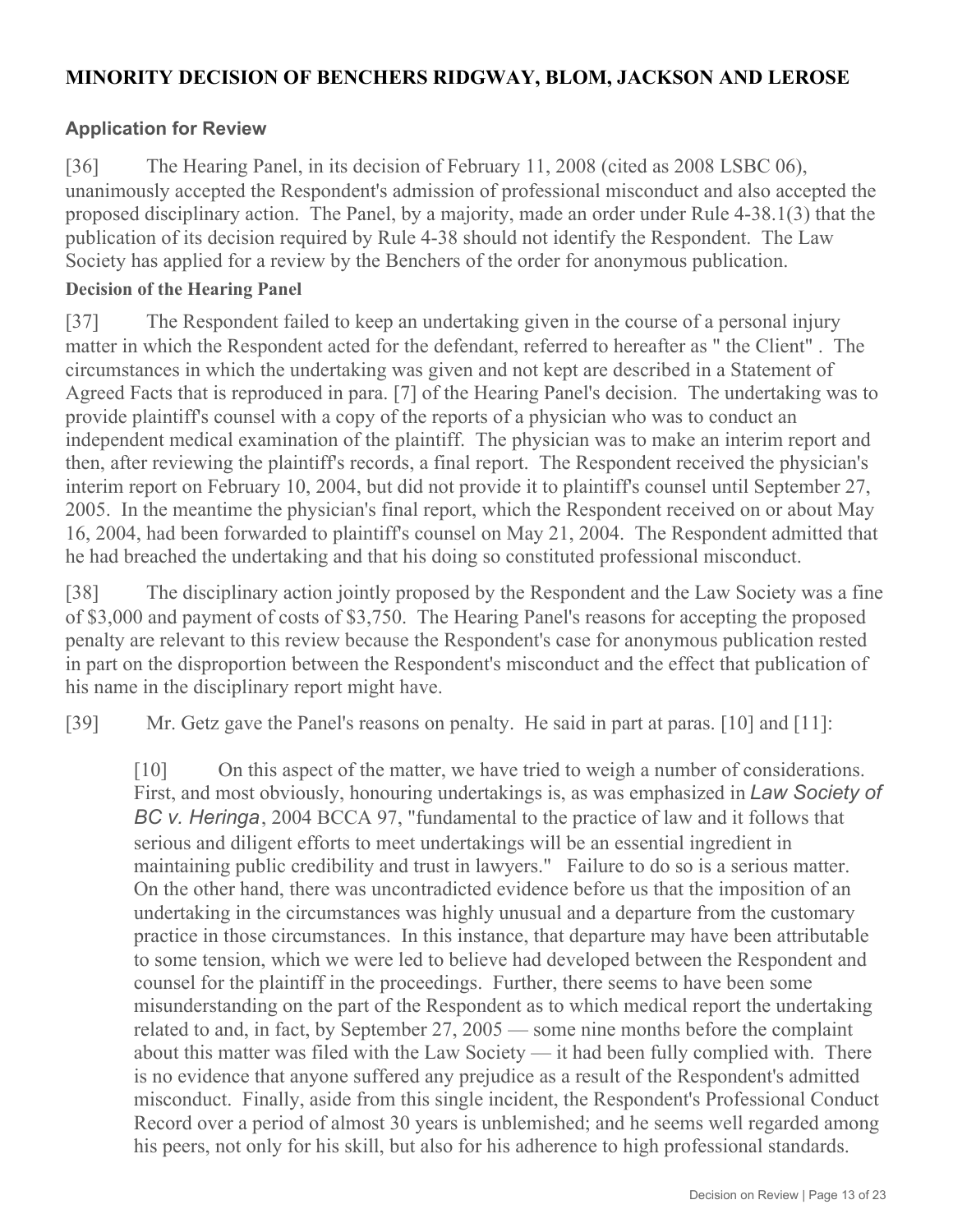[11] Cumulatively, these considerations suggest that the Respondent's breach was relatively technical — an uncharacteristic aberration, the product, perhaps, of a misapprehension concerning the facts …

[40] The other two Panel members also referred to the technical nature of the misconduct. Mr. Tretiak noted the Respondent's *viva voce* evidence "that he believed he had inadvertently breached the undertaking as he thought he had forwarded a preliminary report to opposing counsel," but went on to note that inadvertence was no defence to the allegation of misconduct because both sides agreed that failure to keep an undertaking was an "offence" of strict liability. Dr. Vallance observed that, in his view, "the delict complained of this Respondent could readily have resulted in a Conduct Review rather than the citation ordered."

[41] The members of the panel divided on the issue of whether the Respondent's name should be published, Mr. Getz holding that it should, and Mr. Tretiak and Dr. Vallance holding that the request for anonymous publication under Rule 4-38.1(3) should be granted. Mr. Getz did not think that the case for "grievous harm" was made out on the evidence and that, even if it was, the harm would not outweigh the public interest and the Law Society's interest in publication. The other two members of the Panel held that "grievous harm" had been shown and that it outweighed the public interest and the Society's interest in publication. We discuss the grounds for their decision below.

# **Analysis**

[42] We note at the outset that the issue in this case was particularly difficult because, as the Hearing Panel found, the Respondent's misconduct, though significant — a breach of undertaking always is — cast not the slightest doubt on his integrity or his competence. He was asked to give an undertaking in a situation where undertakings are not usually sought. He indicated his consent without adverting to the fact that counsel on the opposite side had put it in terms of an undertaking rather than just an informal assurance. The undertaking was to provide a document to the opposite side that he would normally have provided as a matter of routine and, in fact, mistakenly thought he had provided. His attention was focused on the physician's final report, which was promptly given to the other side, rather than the less important preliminary report. The breach, as Mr. Tretiak observed, was no more than inadvertence. That, as he also noted, does not excuse it. However, the label "professional misconduct", especially in the eyes of the general public, tends to carry a connotation of impropriety that breaches like this do not deserve. In such a situation, publication of a finding of professional misconduct — no matter how fully the circumstances are explained — may well risk doing damage to the lawyer's reputation that is out of proportion to the gravity of the wrong.

[43] That said, in this case we have an admission and a finding of professional misconduct and the question for us is whether Rule 4-38.1(3), fairly construed and applied, authorizes us to grant the Respondent's request for anonymous publication. In disagreement with the majority of the Review Panel, we think it does not.

[44] The Rule states that the panel may order that publication not identify the respondent if the penalty does not include a suspension or disbarment and "publication will cause grievous harm to the respondent or another identifiable individual that outweighs the interest of the public and the Society in full publication" .

[45] Both sides accepted before the Panel and at the hearing of this Review that the proper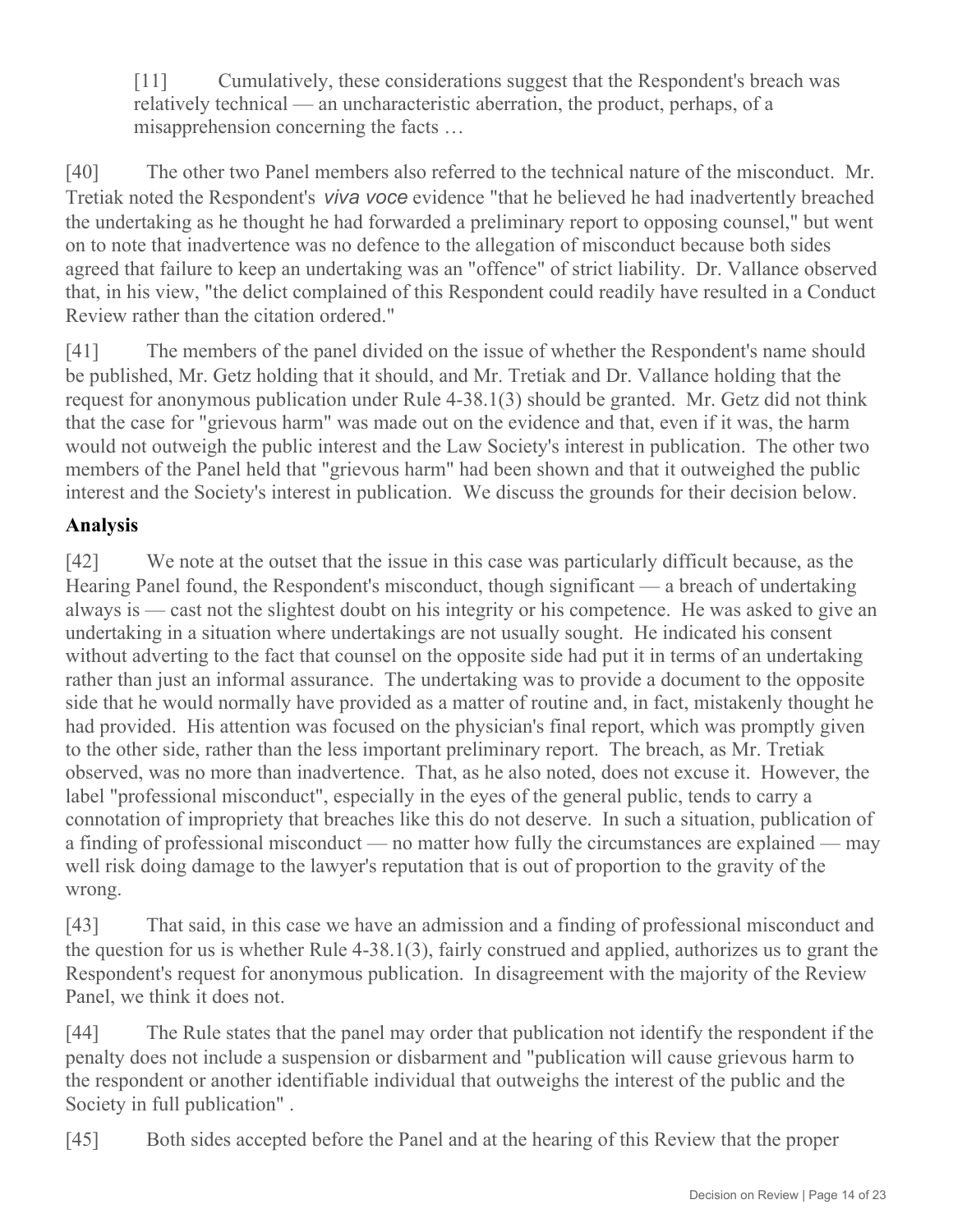analysis of an application under Rule 4-38.1(3) is sequential, as set out in *Doyle*, (*supra*) at para. [25]:

(a) Firstly, the member must not be subject to a suspension or disbarment. In other words, by necessary implication, the impugned behaviour must not be so serious as to have attracted penalties from the draconian end of the spectrum.

(b) Secondly, the Panel must analyze what harm the member says he or another identifiable individual may suffer if his name were to be published. The harm must be so severe as to be characterized as grievous harm.

(c) If the harm is found not to be grievous, that ends the matter.

(d) If the harm in publishing the name is found to be grievous, only then does the Panel move on to weigh that grievous harm in publishing the name against the public interest and the Law Society's interest. Only if the grievous harm outweighs those two interests should the Panel exercise its discretion to grant an order directing that the member's name not be disclosed.

[46] There is no question in this case that step (a) is satisfied, so our decision turns on the other two questions in (b) and, if relevant, (d).

[47] Question (b) is a composite of two questions: (1) What harm to the Respondent (no harm to another person is suggested in this case) has been proved, to the extent that future possibilities can be proved? and (2) Does that harm qualify as grievous harm?

# **What harm to the Respondent has been proved?**

[48] The principal harm to which the Respondent testified before the Panel was the risk that the Client would no longer use his services. The Respondent was in-house counsel at the Client for about fourteen years, and in the nine or so years since leaving the Client he had continued to act as counsel for the Client. Currently, the Client remains one of the most significant, if not the most significant, of his clients. At his current firm he is expected to attract the kind of legal work that the Client has been giving him.

[49] Before the Hearing Panel his counsel asked the Respondent whether the Respondent had been "aware of what's referred to as the zero tolerance policy at the Client in terms of their employees and staff" (transcript at p. 40). The Respondent answered (at pp. 40-41) that one in-house staff lawyer was "dismissed because she had read some records [that were sent to her by mistake] when she knew she shouldn't have read them." His counsel then asked him whether the Respondent was aware of the Client's policy with respect to impaired driving convictions of their employees. The respondent answered that the Client "certainly take[s] a very dim view of any kind of personal misconduct" (at p. 41), and was very strict about tobacco and alcohol on its premises. The next question and answer were, so far as relevant (at pp. 41-42):

Q: In the event that your name is published with respect to a breach of undertaking, do you foresee any risk or problem in terms of your continuing relationship with the Client?

A: I am very concerned that it is going to affect . . . my entitlement to do work for them. Now, I do have a long history of having done work for [the Client]. All I can say is that it is no secret that just in the last few months there has been a house cleaning, an internal house cleaning, because there has been a change of policy in [the Client], and a very senior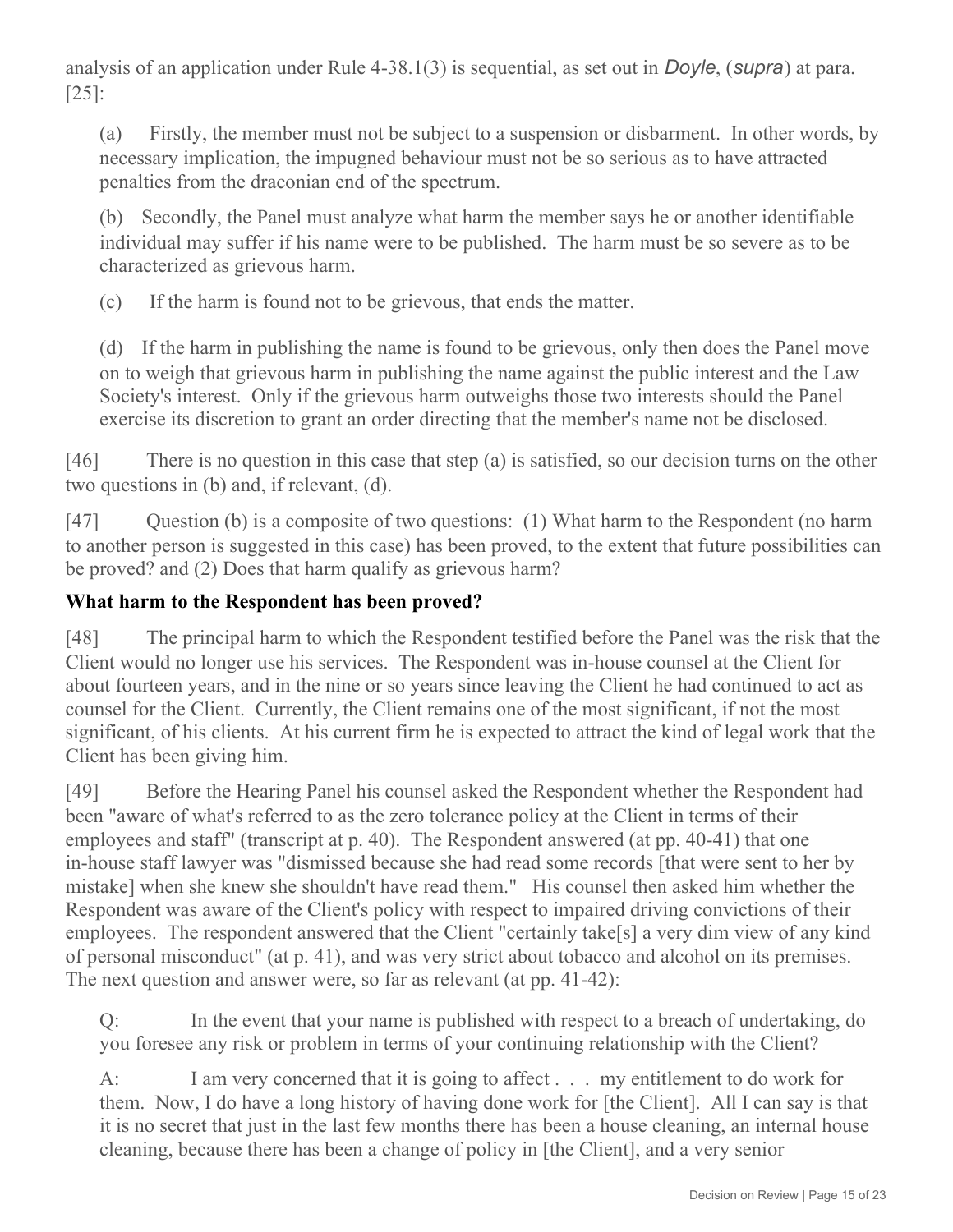[managerial employee] with 21 years experience was invited into his boss'office, and this was two o'clock in the afternoon, and he was told to be out of the office by four. And a lawyer in the special counsel's office was dismissed after I think it was 14 or 15 years of service. If I am cut from the team, I don't think that anyone is going to speak up . . . so I am very concerned.

[50] That was all the testimony relating to the potential reaction of the Client to publication. Both at the hearing and at this Review, counsel for the Law Society accepted that the Respondent's evidence was an honest statement of what the Respondent, someone with long experience of the corporate culture of the Client, saw as the potential consequences if his name is published in connection with the finding of professional misconduct.

[51] The Respondent also testified to the threat that publication would pose to his ability to attract other clients. He gave two instances of such potential clients, one being a [company] underwriter whom he met while acting for the underwriter's daughter, and the other being a lawyer at another law firm that did work for the Client and had talked about having the Respondent "on his team" (transcript at 44). Discussions about potential work never commenced with the underwriter, because the Respondent felt it would be unwise to discuss that possibility while this disciplinary matter was still ongoing. He did discuss potential work with the other lawyer and disclosed the fact that he had been cited for breach of an undertaking. The other lawyer said it didn't matter, but later he informed the Respondent that he had hired somebody else. The Respondent wondered whether the disciplinary matter might have influenced the lawyer's decision after all.

[52] The Respondent's testimony as to the Client could, as became apparent at this Review, be taken as envisaging either of two scenarios. One is that publication would disclose *to the Client* that the Respondent had been disciplined for professional misconduct and that it would, on that account, cease using his services. The other is that the Respondent would disclose the finding to the Client — he testified before the Panel that he had kept the Client staff member with whom he dealt fully informed about the proceedings, and that the Client's special counsel at the time knew of the citation (transcript at p. 48) — but the Client, as a public body, would feel unable to keep him as their lawyer because *the public* would be aware that he had been disciplined by the Law Society.

[53] In the Hearing Panel's decision, Mr. Getz, who dissented from the decision to order anonymous publication, clearly took the Respondent's argument to be the former. He said at para. [39] that, in substance, "the Respondent's request for anonymity invites us to acquiesce in concealing from the client something which, on the Respondent's own account of the client's policy is of significant interest to it — in other words, to put it bluntly, to deceive the client". Mr. Tretiak, with whose conclusions Dr. Vallance agreed, noted (at para. [69]) Mr. Getz's concern at the possible result "that the Respondent's client will not become aware of his error", and answered the concern by saying that the Benchers must "balance the competing considerations of the Respondent, the public and the Law Society" (at para. [70]), that "not all three of the interests will be perfectly balanced" (para. [71]), and that, even if "Mr. Getz's discomfort results from an imperfect Rule" he (Mr. Tretiak) was "satisfied that the proper balancing of all considerations requires an anonymous publication order." Mr. Tretiak's reasons are at least open to the construction that he, too, took the Respondent to be arguing that anonymous publication might keep the Client from learning of the outcome, but was willing to accept that possibility after balancing the competing interests at stake.

[54] At this Review, the Respondent's counsel stated that Mr. Getz, if not the other two Panel members, had misunderstood the Respondent's argument. The Respondent was not saying that the Client should be kept in the dark. On the contrary, as already noted, he had testified before the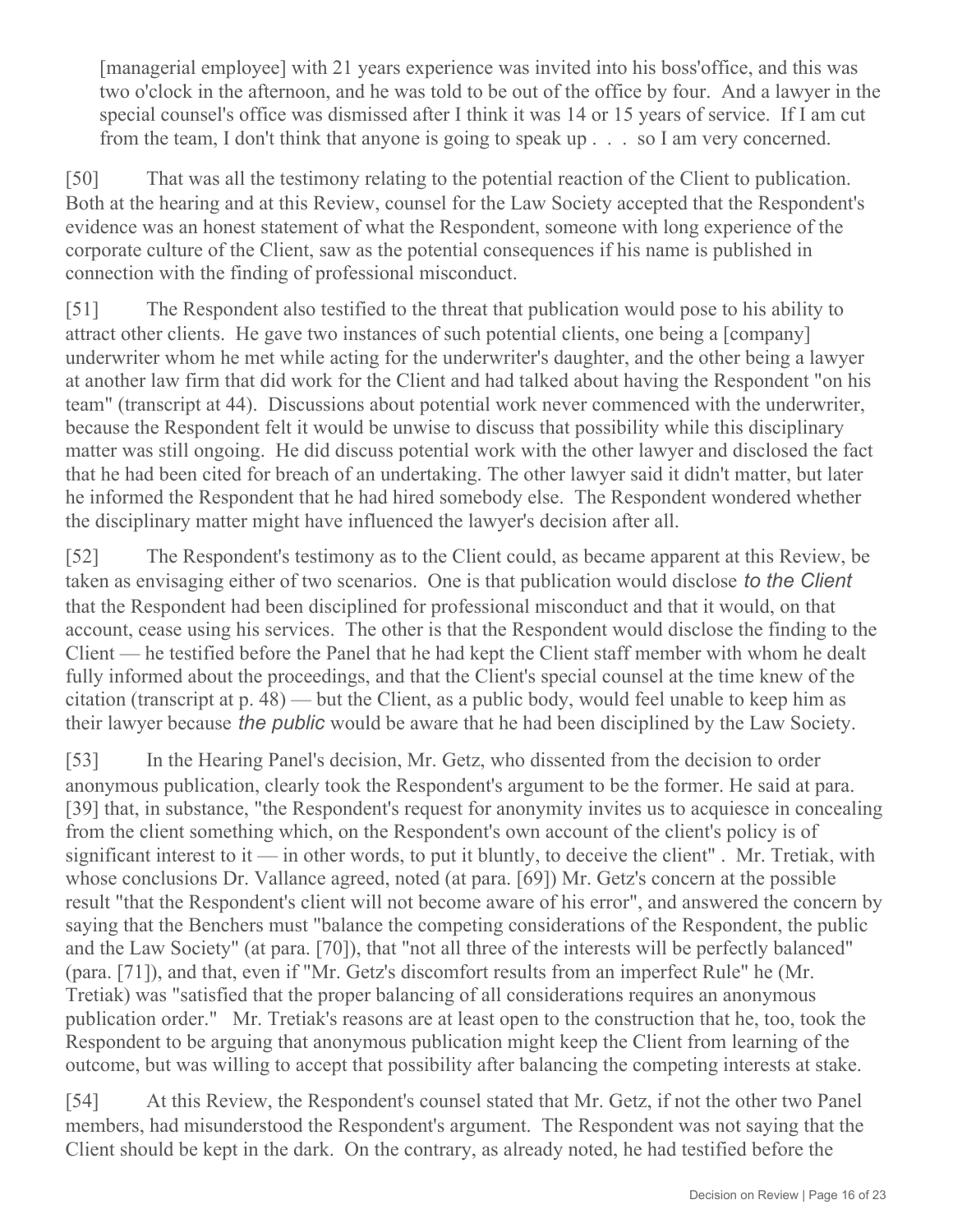Panel that the Client's special counsel was already aware of the commencement of the disciplinary proceeding. It stood to reason that the special counsel would inquire about the outcome. The Respondent's counsel informed us at the Review that the Respondent had, two days before the Review hearing, informed the Client, through its new special counsel, of that outcome. Counsel for the Respondent also advised us that the Respondent had kept the the Client staff member, with whom he mainly dealt, informed of the progress of the disciplinary case throughout. There was therefore no question of the Client not knowing about the finding of professional misconduct. The concern was that the Client might feel unable to retain the services of a lawyer whose reputation had been damaged within the profession and among the broader public by the publication of that finding.

[55] We therefore return to the question, what harm to the Respondent has been proved? While agreeing with the Law Society that the standard of a Bencher Review is correctness, the Respondent urged us to give deference to the findings of the majority of the Hearing Panel as to this question. He relied on the proposition that a hearing panel's findings of fact, made on *viva voce* evidence, are entitled to deference upon a Bencher Review, as stated in *Law Society of BC v. Hops*, 1999 LSBC 29 at para. [12], and *Law Society of BC v. Hordal*, 2004 LSBC 36 at para. [11].

[56] We do not think this principle applies here. The rationale for the principle is that the Review Panel are not as well placed as the Hearing Panel to judge the witnesses'demeanour, mode of expression and other factors that only those who hear the evidence first-hand can perceive. Here, however, the Panel's critical findings were not as to the credibility of the Respondent's assertions of fact, but as to how compelling his predictions as to the Client's future behaviour were. At no stage did the Law Society take issue with the relevant facts, namely, that the Respondent had long acquaintance with the Client's corporate culture, that he therefore had a basis for his statements as to what the Client might do if the disciplinary decision is published, and that the statements reflected his sincerely held apprehensions as to the Client's potential response. The issue is not as to those facts but as to the whether the Respondent's evidence as to what the Client might do was enough to amount to proof of harm. We think the Benchers on Review are in as good a position as the Hearing Panel to reach a conclusion on that question.

[57] A second reason for not giving deference to the Panel's findings as to proof of harm is that, even if we considered them findings of fact, they related — certainly, in the case of Mr. Getz, possibly, in the case of Mr. Tretiak and Dr. Vallance — to a scenario that turns out not to be an issue, namely, the Client being kept in ignorance of the outcome of the Respondent's case. If the Panel may not have been directing its mind to the correct future scenario, its findings of fact as to that scenario logically cannot be entitled to deference.

[58] For both these reasons, we must make our own evaluation of whether the Respondent has proved harm, and whether that harm is "grievous", based upon the Respondent's evidence at the Panel hearing as explained to us at the Review. We do not comment further on the Panel's discussion of these points except to say that we agree with the position taken by the Law Society at the Review, and Mr. Getz in the Panel's decision, that a client always has the right to know if his or her lawyer has been the subject of a disciplinary finding. It is a fact that is potentially relevant to the client's decision to seek or continue to use the lawyer's services. The member's wish to keep a client from learning of that fact — no matter how draconian the client's response to the knowledge might be — plainly cannot be a reason for ordering anonymous publication.

[59] We turn, then, to consider the evidence as to harm. The Respondent asks us to find that there is a likelihood, or at least a serious possibility, that the Client will stop using him as lawyer if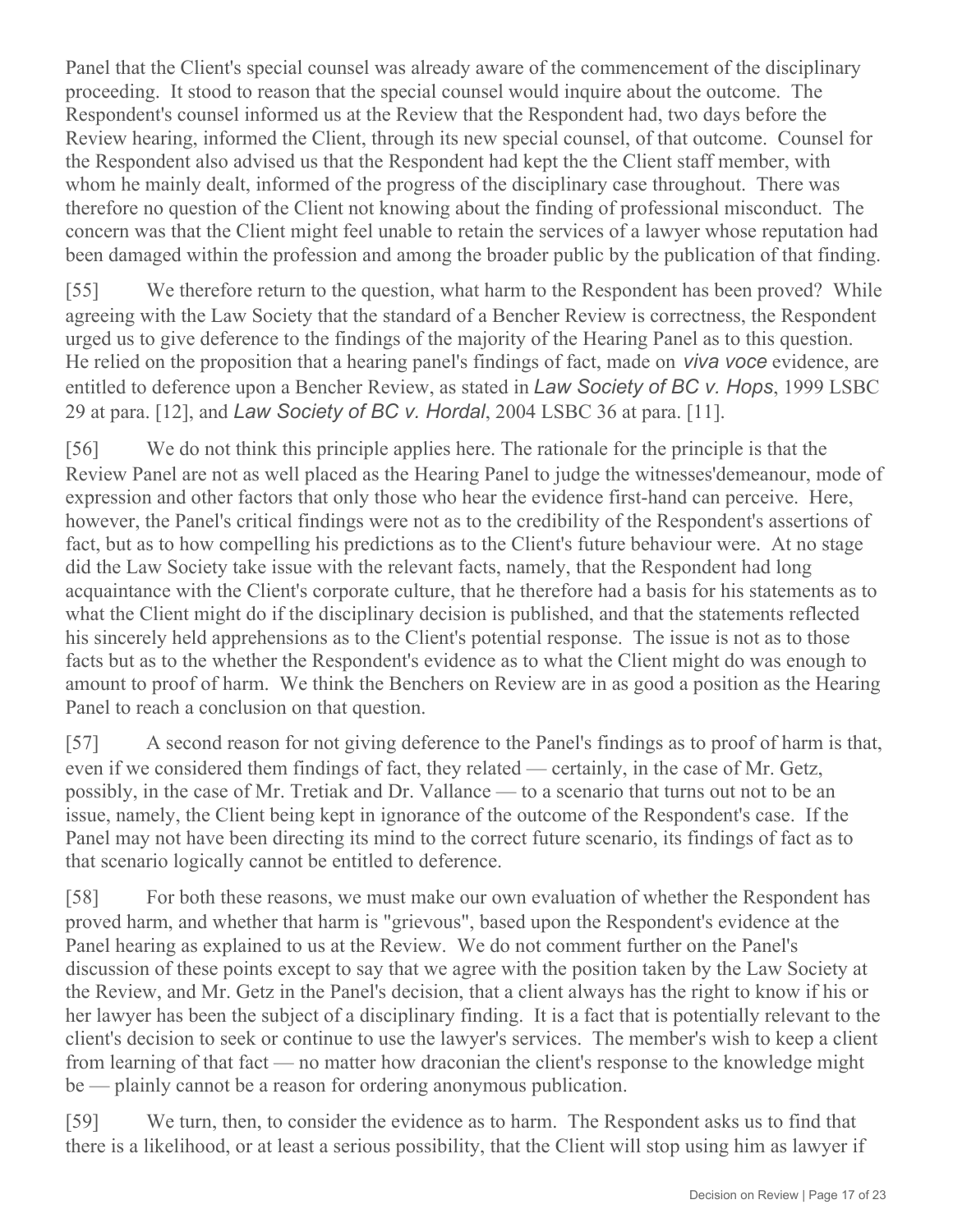the profession and the general public learn that he has been found by the Law Society to have committed professional misconduct, namely, a breach of undertaking. The Respondent, as noted earlier, also testified as to the effect that publication might have on his ability to attract new clients, but it was on the potential reaction of the Client (the "Client factor") , that his case for anonymous publication principally rests. The disadvantage that publication might pose for attracting new clients was put forward as a possibility, but the Respondent's evidence as to that possibility was tentative and, in our view, cannot tip the scales in favour of anonymous publication if the Client factor on its own is not enough.

[60] The main precedent that was relied on for giving decisive weight to the Client factor as proof of harm was *Re: A Lawyer*, 2005 LSBC 50, the decision of the Benchers on a s. 47 Review. The Respondent in that case was a 67 year old lawyer who, like the Respondent in this case, had an unblemished professional record. He admitted to conduct unbecoming a member of the Law Society in relation to various dealings with a client who was a long-time friend. The client had a life interest in assets of the estate of her husband, who also had been a long-time friend of the lawyer and had appointed him executor of the estate. The conduct included accepting a gift from the client without documenting that it was a gift; failing to deposit trusts funds belonging to the client into a trust account; failing to record certain trust and non-trust transactions with the client; commingling the client's money with his own money in a bank account; failing to maintain a complete list of valuables belonging to the client that were in his custody; and accepting gifts from the client knowing that all or part of the gifts were derived from funds that the lawyer caused to be removed from the estate for the use of the client. The Benchers on Review, by a majority of 6 to 2, upheld the Hearing Panel's order for anonymous publication.

[61] The harm found in *Re: Lawyer 5*, (*supra*), was the Respondent's potential loss of his principal client. The single Bencher Hearing Panel (2005 LSBC 11) did not describe in any detail the evidence the Respondent put forward to show this potential loss of this client. The Panel referred to the lawyer's public profile, noting (at para. [21]) that the lawyer "contributed to his community and was Mayor of a small urban community at age 28." The friendship with the client's late husband had begun on the local hospital board. The Hearing Panel said at paras. [22] to [24]:

[22] The offence itself is set in the context of this friendship [with the client and her husband]. The offence was a one time occurrence of Accounting Rules which did not in any manner benefit the Respondent. The Respondent's client was never at risk and nor [sic] was the public. All funds were accounted for. Throughout the Law Society's investigation the Respondent remained cooperative, helpful and open. The Law Society, for no adverse reason to the Respondent, took eight years to bring this matter to a hearing. During the eight year period, this 67 year old Respondent continued providing with integrity, the same honourable and competent legal services. The Respondent's 41 year practice has now developed to a point where he enjoys the retainer of one significant client for most of his fees.

[23] The Respondent contritely admitted his wrong doing, was accordingly humbled and is obviously the wiser. If this Non-Identity Application is unsuccessful, then likely grievous harm, being loss of reputation, especially the possible loss of a major client, is certainly not a deserving ending to the Respondent's respected legal career.

[24] This is a situation where a reasonable member of the public, now duly informed, would decide that publication could cause grievous harm to the Respondent.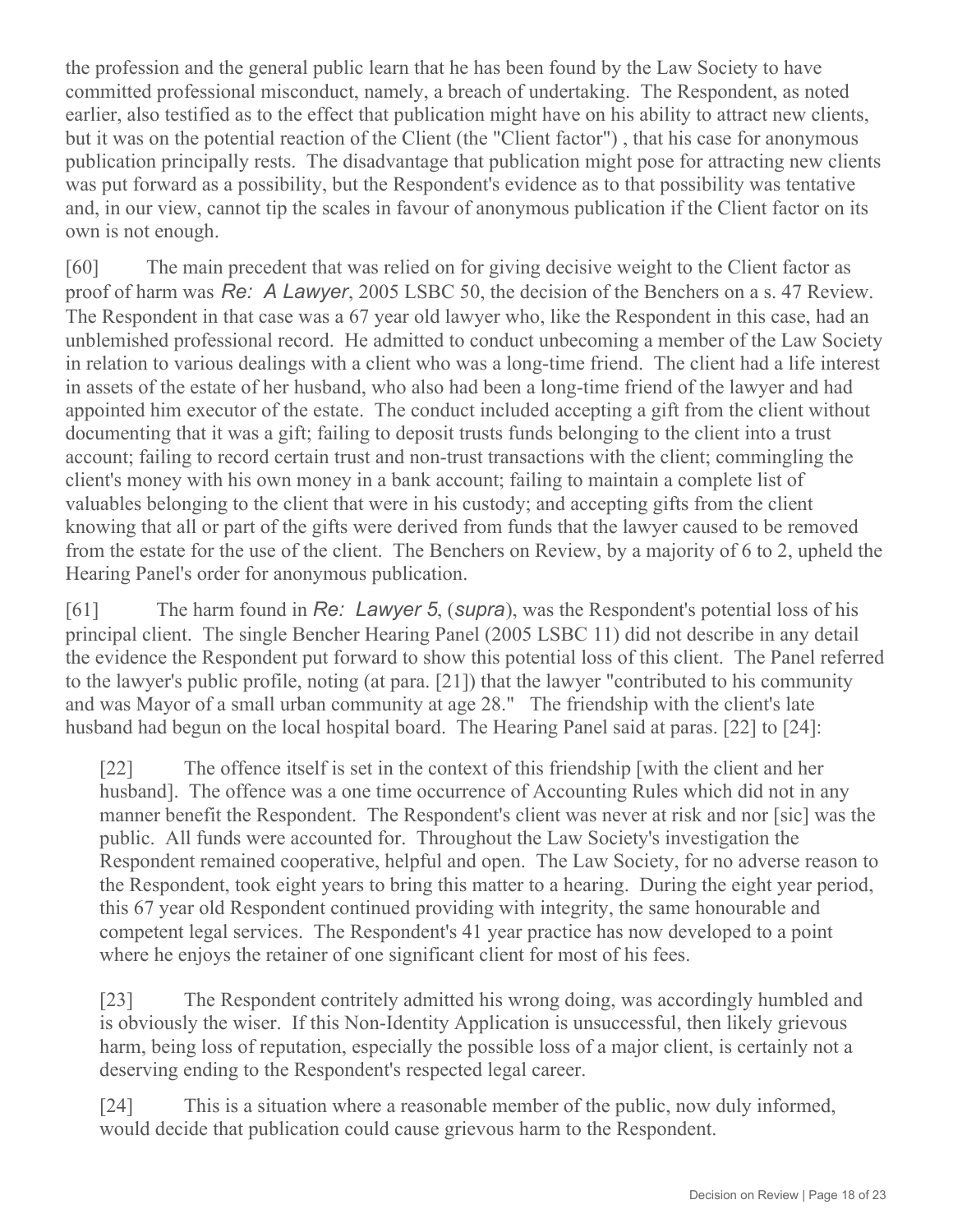# [62] The majority of the Review Panel discussed the Respondent's affidavit and other evidence in that case as follows (at paras. [19] and [20]):

[19] The Review Panel is of the view that it would not be possible to provide more cogent evidence of the risk associated with respect to the potential loss of a client that that provided by the Respondent. For example, it does not appear reasonable to expect to obtain an Affidavit from a public body or other evidence to the effect that upon the publication of the Respondent's name, it would terminate the solicitor/client relationship.

[20] The Respondent has been involved in public life and worked with public bodies for a major portion of his professional career and is in a position to appropriately inform this Panel of the risks associated with publication.

[63] The Review Panel referred to *Doyle*, (*supra*), in which anonymous publication was refused. The misconduct in *Doyle* was failing to remit PST and GST over a 12-year period. The Benchers distinguished *Doyle*, saying at paras. [27] and [28]:

[27] That offence was an ongoing offence over a twelve year period. In contrast, the Respondent engaged in some accounting breaches flowing from his close relationship with his client, some eight years ago. There cannot, in this Panel's view, be an ongoing public need to know the name of the Respondent, given the nature of the offence, the passage of time and the commitment to provide copies of the decisions to the main client of the Respondent. In addition, the public will know that the member was sanctioned for the accounting errors some eight years ago but that subsequently the Respondent has continued to practice in an exemplary way.

[28] In the view of this Panel, an eight year period between the offence and the decision, with exemplary practice during that period is another cogent reason not to publicize the Respondent's name.

[64] *Re: Lawyer 5*, (*supra*), clearly turned on very special facts. Not all of these are described in detail in the decision, presumably because, if more details had been included, the client and the lawyer could have been identified. However, we infer from the decisions of the Hearing Panel and the Review Panel that two factors were seen as especially compelling. First, the Respondent apparently had a significant public profile, stemming from his long-time involvement in the public affairs of his community. And, second, the principal client was apparently a public body (see the reference to obtaining an affidavit from a public body in para. [19] of the Review Panel's decision, quoted at para. [62] of this decision). It can be assumed that some kinds of public body will be very sensitive to the potential reaction by members of the public if a lawyer who works almost entirely for that body, and who himself has some public prominence, is revealed to have been disciplined by the Law Society. In *Re: Lawyer 5* the Respondent's own evidence as to the client's potential reaction was seen as compelling by the Hearing Panel and the Review Panel (see para. [20] of the Review Panel decision, quoted at para. [62] of this decision).

[65] The facts in the present case relating to the proof of harm are not like those in *Re: Lawyer 5*. The Respondent here has (like the Respondent there) an unblemished professional reputation but he is not a public figure to the degree that the Respondent in the earlier case apparently was. The amount of publicity and the strength of public reaction to be expected, if the Law Society's disciplinary decision is published in full in this case, is accordingly less. The Client, like the client in the earlier case, is a public body, but public bodies are of different kinds. We do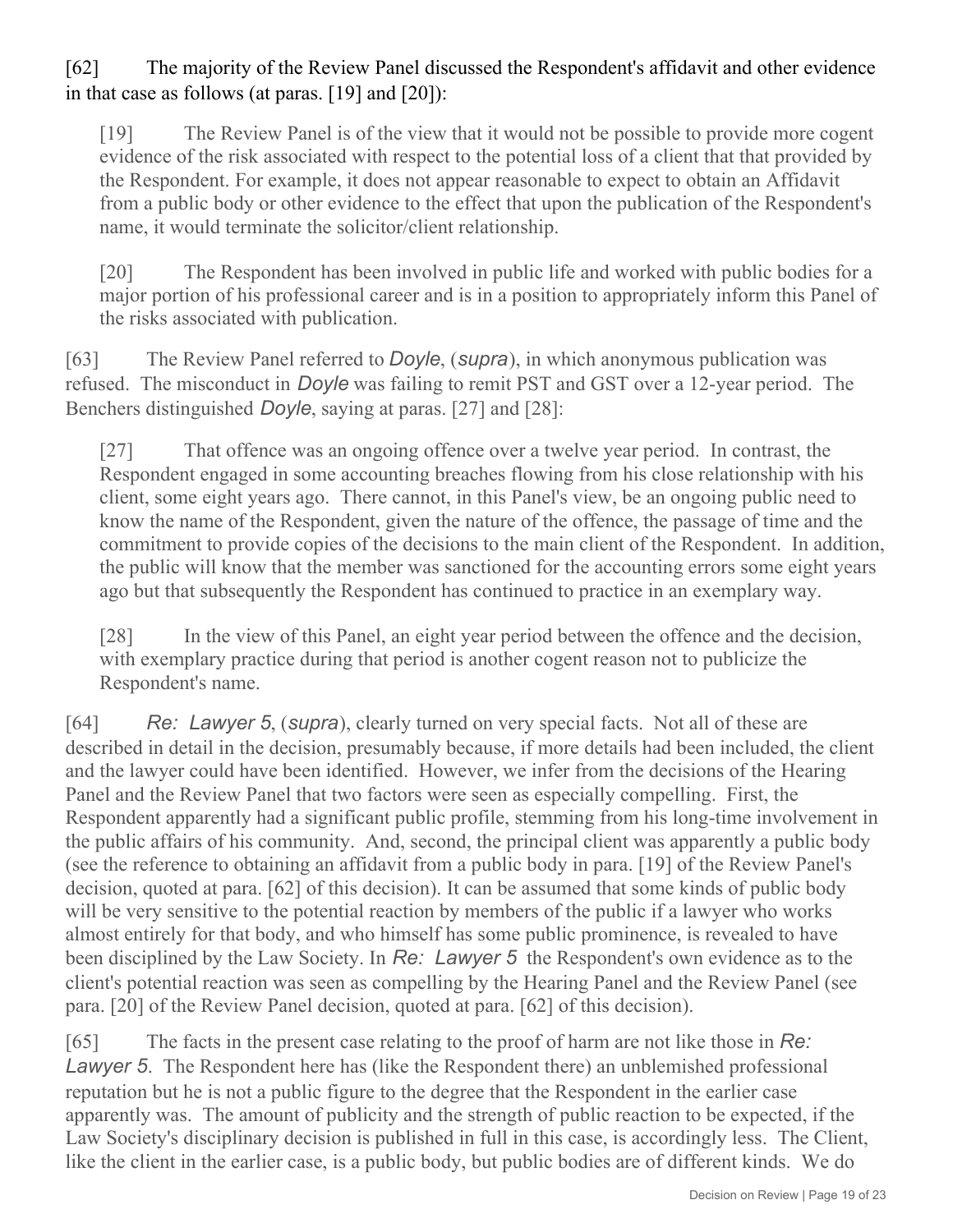not know the nature of the public body that was the client in *Re: Lawyer 5*. All we know is that the evidence of the Respondent in that case satisfied the Hearing Panel and the Review Panel that, if the disciplinary decision against the Respondent was published, there was a substantial risk that the public reaction, and the client's sensitivity to that reaction, would have led the client to discontinue using the Respondent's services.

[66] By contrast, we do not find compelling the Respondent's evidence in this case as to what the Client might do if the decision in his disciplinary case is published. All the specific examples of the Client's "zero tolerance policy" that he mentioned in his evidence to the Hearing Panel concerned the Client's in-house staff, and they all concerned actual violations of Client policy (reading documents they should not have read, being convicted of driving offences, having tobacco or alcohol on Client premises). With the possible exception of convictions for driving offences, the strict attitude that the Respondent described on the Client's part is not obviously explained by a sensitivity to public opinion as distinct from simply an insistence on high standards of conduct among the Client's staff.

[67] It is possible that the corporate culture of the Client is in fact highly sensitive to the risk that some members of the profession or the general public may think it inappropriate for the Client to retain the services of a lawyer whose professional reputation has been blemished in any way. It is possible that the Client may think that publication of the decision will attract a significant amount of attention among the profession or the public, and that this will blemish the Respondent's reputation, notwithstanding that anyone who read the details would realize that the Respondent's integrity and competence were in no way in question. It is possible that, for these reasons, the Client may stop retaining the Respondent when, but for the publication of the Respondent's name in the disciplinary decision, the Client would have continued to use his services. However, the evidence before the Hearing Panel and before us falls well short, in our opinion, of establishing this scenario as a substantial likelihood. It cannot be ruled out as a possibility, but at the same time it is unsupported by directly relevant evidence.

[68] We emphasize that we accept fully the Respondent's honestly held fear that publication may trigger a decision by the Client to cease using his services. However, for the purpose of a request for anonymous publication, the question is whether the risk of it happening is supported by adequate evidence. The policy in favour of full publication, as shown by the terms of Rule 4-38.1(3), is too strong to be set aside on the basis of what might possibly happen. There must be a demonstrated, substantial likelihood that it will happen. We do not think that the Respondent's evidence demonstrates a substantial likelihood that the scenario just described will come to pass. We therefore conclude that the Respondent has not proved that publication of the disciplinary decision to the general public — as distinct from the Client, which already knows about it — will lead to harm.

# **Does the harm qualify as grievous harm?**

[69] Even if we thought that the potential loss of the Client as a client had been sufficiently proved, we do not think this qualifies as "grievous harm" in the context of Rule 4?38.1(3). The requirement in paragraph (b) of that sub-rule is that "publication will cause grievous harm to the respondent or another identifiable individual that outweighs the interest of the public and the Society in full publication." The Review Panel in *Doyle*, (*supra*), rightly, in our view, treated the question whether the harm is grievous as distinct from the question whether it outweighs the interest of the public and the Society in full publication (see point (d) in the quotation at para. [45] above). The Review Panel said at para. [26]: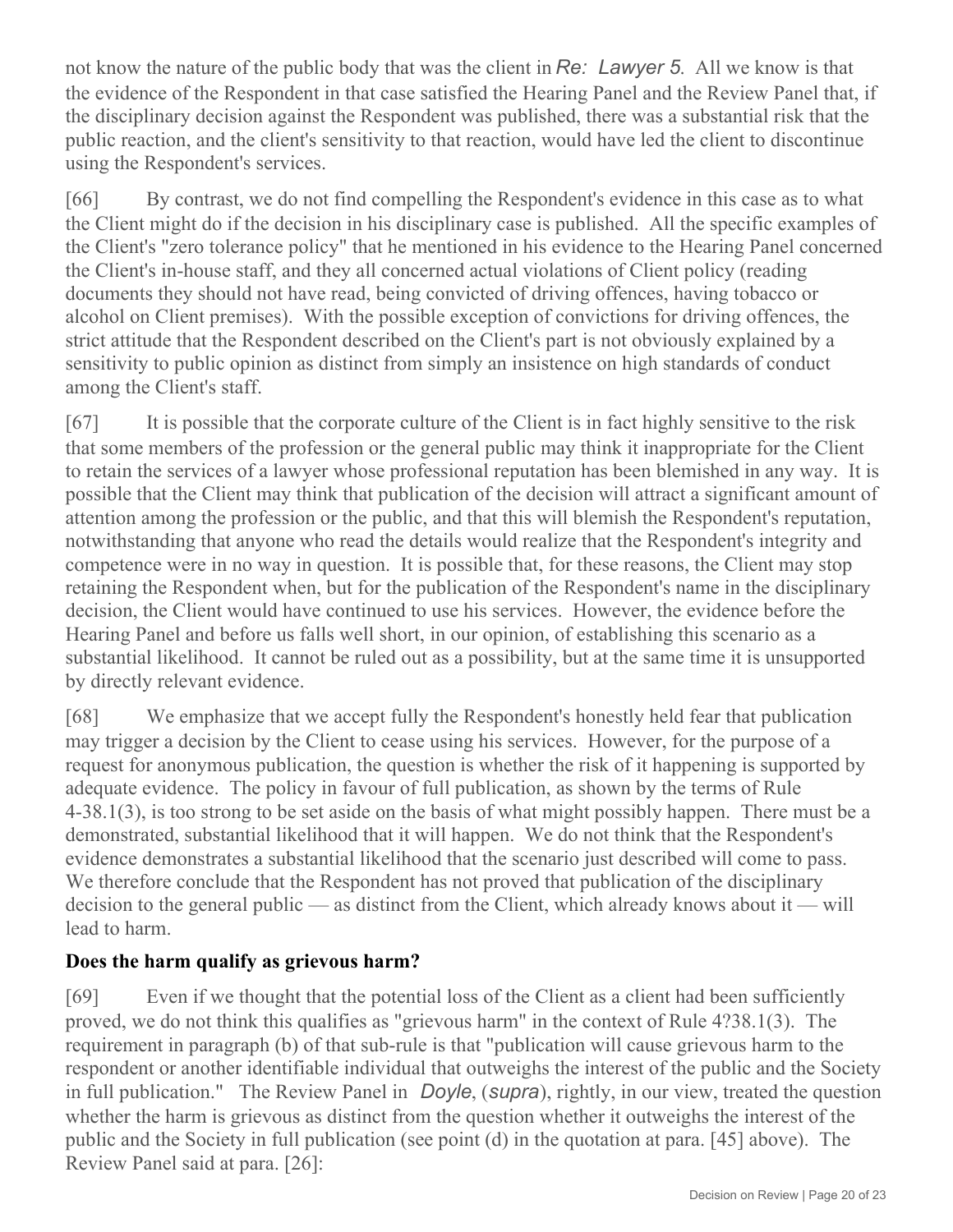What is grievous harm and when can it occur? This Review Panel finds that grievous harm can only occur in rare and exceptional circumstances, taking it out of the ordinary, or beyond what one would reasonably expect in the circumstances. The focus is on the member's personal circumstances. In order to be grievous, the harm must be exceptional, unusual, onerous, and injurious to a member, and cause a member to experience catastrophic loss both personally and professionally. The harm must involve significantly more than damage to the member's reputation or embarrassment that would normally be expected to flow from being found guilty of professional wrongdoing.

[70] We agree with the Review Panel in *Doyle* that "grievous" must indicate harm wholly out of the ordinary. It is significant that the rule does not simply refer to "harm" that outweighs the interest in publication, but "grievous harm" . Even if there is "harm", and even if the harm in and of itself outweighs the interest in publication, that is not enough. The harm must be "grievous" . The intent of the rule is clearly to set the bar for obtaining anonymous publication very high. That conclusion is reinforced, as pointed out in *Doyle* at para. [27], by the fact that the "grievous harm" requirement replaced an earlier Rule referring to "special or undue prejudice" .

[71] Grievous harm therefore cannot include harm that is commonplace in any system in which disciplinary decisions are published that identify the lawyer. The Respondent's argument for saying that the harm is grievous is based, not on the adverse reaction of a major client to a finding of professional misconduct -which clearly is commonplace — but on the particular sensitivity of a major client to adverse *public* reaction to such a finding. In our view, that in itself still does not raise the harm to the level of "grievous" . The harm being relied upon is still, albeit indirectly, the result of the general effect on the lawyer's reputation when a disciplinary finding is published. The negative reaction, reasonable or not, of the client to the disciplinary finding does not qualify as grievous harm. Nor, we think, does the reaction of the client to the actual or potential negative reaction of others. It is the kind of ripple effect that can be expected to occur in a system in which the lawyers are identified when disciplinary decisions are published.

[72] The harm might be "grievous" if it were exceptional in the sense of stemming from the unique personal circumstances of the Respondent (or, as Rule 4-38.1(3) contemplates, someone else). However, there is nothing extraordinary in the personal circumstances of the Respondent, his relationship with the Client, or [client's] possible reaction to the publication of the Respondent's name in the disciplinary decision. Similarly, in *Doyle*, at paras. [32] to [34], the Review Panel refused to characterize as "grievous" the harm to Mr. Doyle in that he might lose his favourable office sharing arrangements or lose the chance to become an associate with a particular firm.

[73] The harm to the Respondent might also be "grievous" if it were exacerbated by exceptional circumstances relating to the disciplinary proceeding itself. This was an important aspect of the facts in *Re: Lawyer 5*. In finding that "grievous harm" had been shown, both the Hearing Panel and the Review Panel, 2005 LSBC 11 and 50 respectively, clearly attached great weight to the fact that, through no fault of the lawyer, eight years — a sizable portion of a career, even one as long as the lawyer's in that case — had elapsed between the "conduct unbecoming" and the disciplinary decision. There is no equivalent factor here.

[74] We therefore conclude that, to the extent that "harm" has been established, it is not "grievous harm" so as to justify anonymous publication under Rule 4-38.1(3).

# **Interest of the public and the Law Society in full publication**